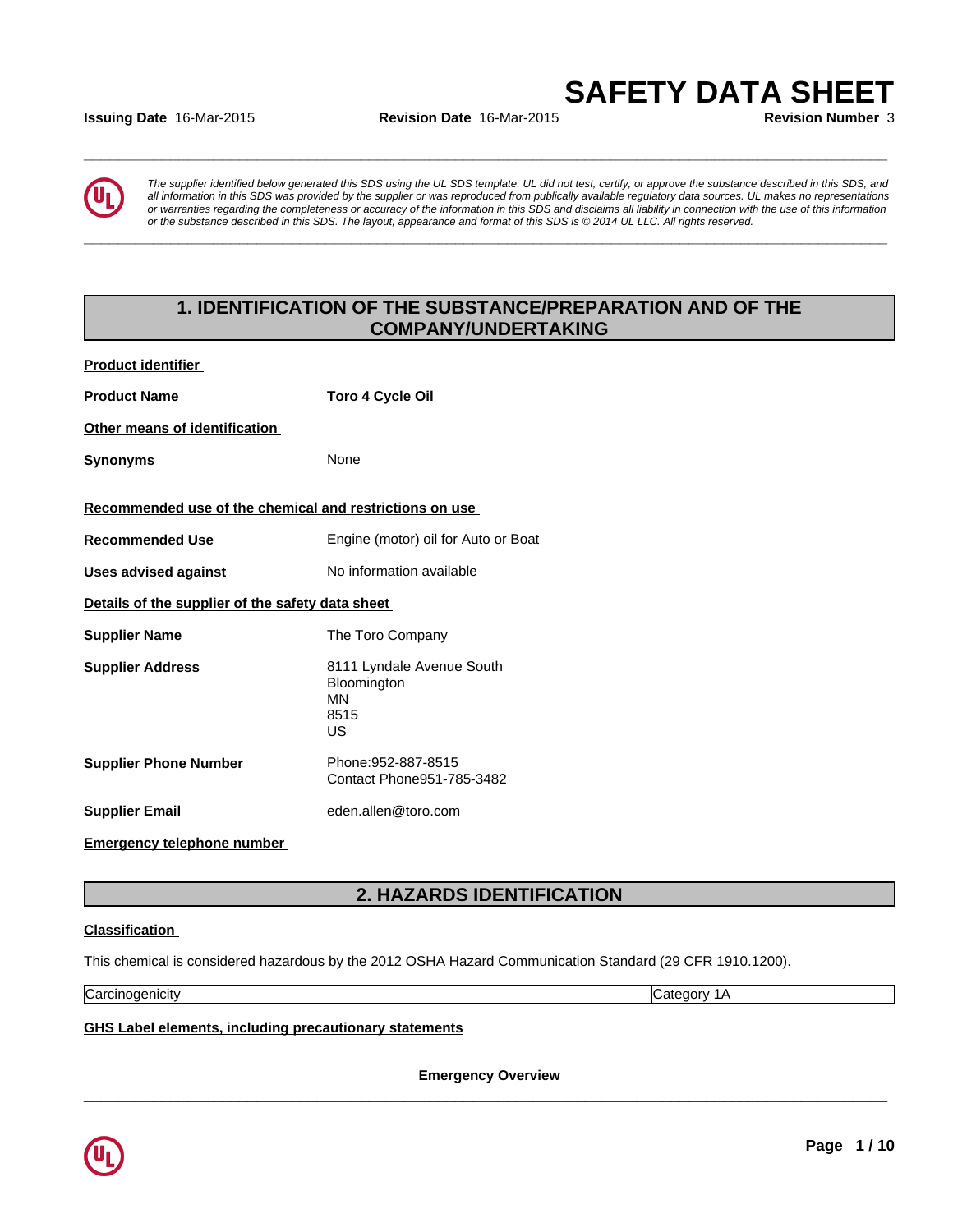| Signal word                                  | <b>Danger</b>             |           |
|----------------------------------------------|---------------------------|-----------|
| <b>Hazard Statements</b><br>May cause cancer |                           |           |
|                                              |                           |           |
|                                              | ٠                         |           |
| Appearance Clear, amber                      | Physical state Oil Liquid | Odor Oily |

 $\overline{\phantom{a}}$  ,  $\overline{\phantom{a}}$  ,  $\overline{\phantom{a}}$  ,  $\overline{\phantom{a}}$  ,  $\overline{\phantom{a}}$  ,  $\overline{\phantom{a}}$  ,  $\overline{\phantom{a}}$  ,  $\overline{\phantom{a}}$  ,  $\overline{\phantom{a}}$  ,  $\overline{\phantom{a}}$  ,  $\overline{\phantom{a}}$  ,  $\overline{\phantom{a}}$  ,  $\overline{\phantom{a}}$  ,  $\overline{\phantom{a}}$  ,  $\overline{\phantom{a}}$  ,  $\overline{\phantom{a}}$ 

# **Precautionary Statements - Prevention**

Obtain special instructions before use Do not handle until all safety precautions have been read and understood Use personal protective equipment as required

### **Precautionary Statements - Response**

IF exposed or concerned: Get medical advice/attention

### **Precautionary Statements - Storage**

Store locked up

#### **Precautionary Statements - Disposal**

Dispose of contents/container to an approved waste disposal plant

### **Hazards not otherwise classified (HNOC)**

Not applicable

#### **Unknown Toxicity** 0 % of the mixture consists of ingredient(s) of unknown toxicity

#### **Other information**

Causes mild skin irritation

# **Interactions with Other Chemicals**

No information available.

# **3. COMPOSITION/INFORMATION ON INGREDIENTS**

| Chemical name                                                                      | <b>CAS No</b> | Weight-%   | <b>Trade Secret</b> |
|------------------------------------------------------------------------------------|---------------|------------|---------------------|
| Petroleum distillates, hydrotreated heavy paraffinic                               | 64742-54-7    | $60 - 100$ |                     |
| Sulfuric acid, nickel salt, reaction products with<br>sulfurized calcium phenolate | 72162-32-4    | $-5$       |                     |
| Phosphorodithioic acid, O.O-di-C1-14-alkyl esters,<br>zinc salts                   | 68649-42-3    | $-5$       |                     |

\*The exact percentage (concentration) of composition has been withheld as a trade secret

 $\overline{\phantom{a}}$  ,  $\overline{\phantom{a}}$  ,  $\overline{\phantom{a}}$  ,  $\overline{\phantom{a}}$  ,  $\overline{\phantom{a}}$  ,  $\overline{\phantom{a}}$  ,  $\overline{\phantom{a}}$  ,  $\overline{\phantom{a}}$  ,  $\overline{\phantom{a}}$  ,  $\overline{\phantom{a}}$  ,  $\overline{\phantom{a}}$  ,  $\overline{\phantom{a}}$  ,  $\overline{\phantom{a}}$  ,  $\overline{\phantom{a}}$  ,  $\overline{\phantom{a}}$  ,  $\overline{\phantom{a}}$ 



.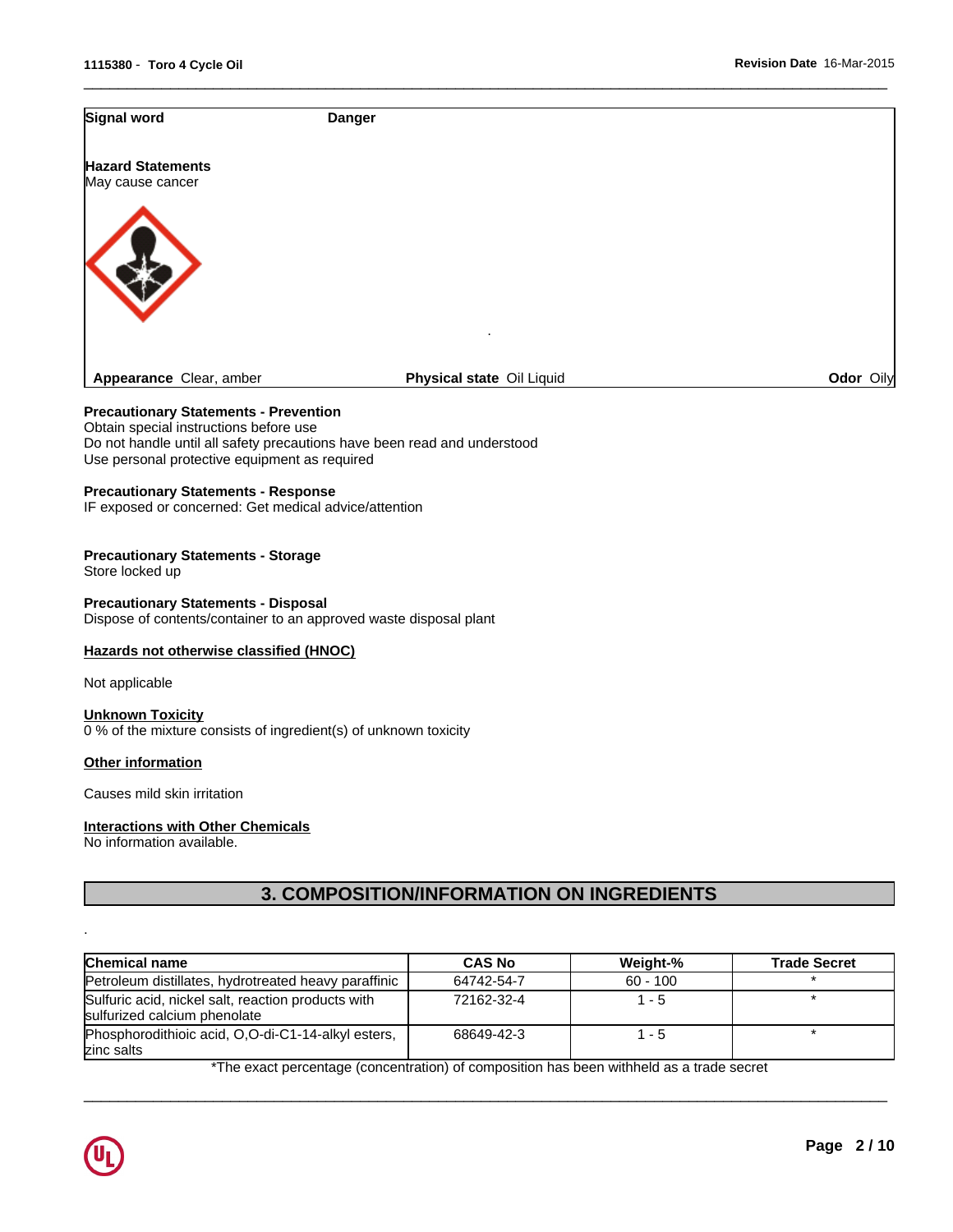# **4. FIRST AID MEASURES**

 $\overline{\phantom{a}}$  ,  $\overline{\phantom{a}}$  ,  $\overline{\phantom{a}}$  ,  $\overline{\phantom{a}}$  ,  $\overline{\phantom{a}}$  ,  $\overline{\phantom{a}}$  ,  $\overline{\phantom{a}}$  ,  $\overline{\phantom{a}}$  ,  $\overline{\phantom{a}}$  ,  $\overline{\phantom{a}}$  ,  $\overline{\phantom{a}}$  ,  $\overline{\phantom{a}}$  ,  $\overline{\phantom{a}}$  ,  $\overline{\phantom{a}}$  ,  $\overline{\phantom{a}}$  ,  $\overline{\phantom{a}}$ 

### **First aid measures**

| Eye contact                                                                                          |                                                                                                                                                  |  |  |  |  |  |
|------------------------------------------------------------------------------------------------------|--------------------------------------------------------------------------------------------------------------------------------------------------|--|--|--|--|--|
|                                                                                                      | Rinse immediately with plenty of water, also under the eyelids, for at least 15 minutes. Get<br>medical attention immediately if symptoms occur. |  |  |  |  |  |
| <b>Skin contact</b>                                                                                  | Wash off immediately with soap and plenty of water while removing all contaminated<br>clothes and shoes.                                         |  |  |  |  |  |
| <b>Inhalation</b>                                                                                    | Remove to fresh air. Get medical attention immediately if symptoms occur.                                                                        |  |  |  |  |  |
| Ingestion                                                                                            | Call a physician or poison control center immediately. Do NOT induce vomiting.                                                                   |  |  |  |  |  |
| Most important symptoms and effects, both acute and delayed                                          |                                                                                                                                                  |  |  |  |  |  |
| <b>Most Important Symptoms and</b><br><b>Effects</b>                                                 | No information available.                                                                                                                        |  |  |  |  |  |
|                                                                                                      | Indication of any immediate medical attention and special treatment needed                                                                       |  |  |  |  |  |
| <b>Notes to Physician</b>                                                                            | Treat symptomatically.                                                                                                                           |  |  |  |  |  |
|                                                                                                      | <b>5. FIRE-FIGHTING MEASURES</b>                                                                                                                 |  |  |  |  |  |
| <b>Suitable Extinguishing Media</b>                                                                  | Use extinguishing measures that are appropriate to local circumstances and the surrounding environment.                                          |  |  |  |  |  |
|                                                                                                      |                                                                                                                                                  |  |  |  |  |  |
| Unsuitable extinguishing media<br>CAUTION: Use of water spray when fighting fire may be inefficient. |                                                                                                                                                  |  |  |  |  |  |
| Specific hazards arising from the chemical<br>No information available.                              |                                                                                                                                                  |  |  |  |  |  |
| <b>Uniform Fire Code</b>                                                                             | Combustible Liquid: III-B                                                                                                                        |  |  |  |  |  |
| <b>Hazardous Combustion Products</b><br>Carbon oxides.                                               |                                                                                                                                                  |  |  |  |  |  |
| <b>Explosion Data</b><br><b>Sensitivity to Mechanical Impact</b>                                     | No.                                                                                                                                              |  |  |  |  |  |
| <b>Sensitivity to Static Discharge</b>                                                               | No.                                                                                                                                              |  |  |  |  |  |
|                                                                                                      |                                                                                                                                                  |  |  |  |  |  |

As in any fire, wear self-contained breathing apparatus pressure-demand, MSHA/NIOSH (approved or equivalent) and full protective gear.

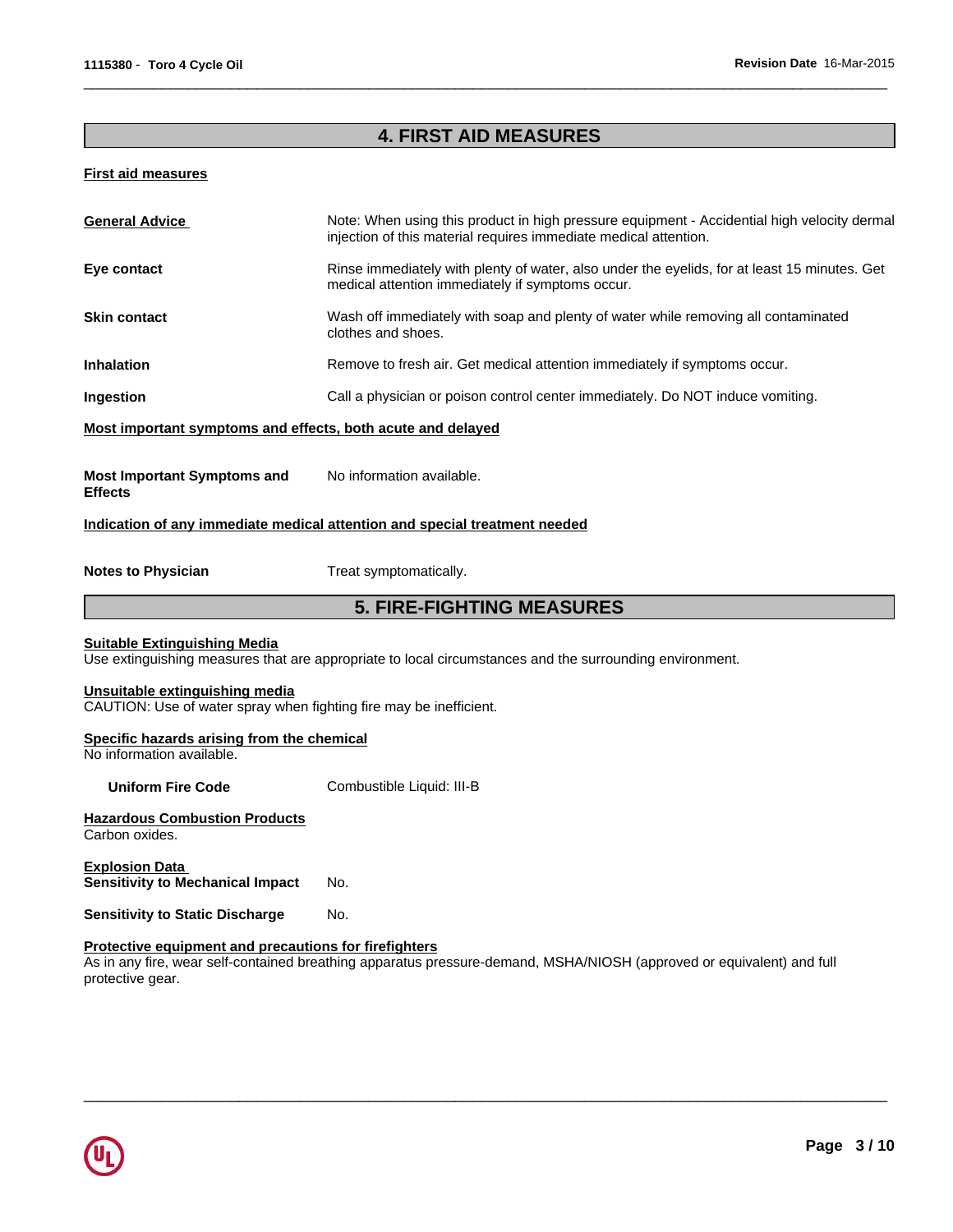# **6. ACCIDENTAL RELEASE MEASURES**

 $\overline{\phantom{a}}$  ,  $\overline{\phantom{a}}$  ,  $\overline{\phantom{a}}$  ,  $\overline{\phantom{a}}$  ,  $\overline{\phantom{a}}$  ,  $\overline{\phantom{a}}$  ,  $\overline{\phantom{a}}$  ,  $\overline{\phantom{a}}$  ,  $\overline{\phantom{a}}$  ,  $\overline{\phantom{a}}$  ,  $\overline{\phantom{a}}$  ,  $\overline{\phantom{a}}$  ,  $\overline{\phantom{a}}$  ,  $\overline{\phantom{a}}$  ,  $\overline{\phantom{a}}$  ,  $\overline{\phantom{a}}$ 

#### **Personal precautions, protective equipment and emergency procedures**

| <b>Personal precautions</b>                          | Evacuate personnel to safe areas. Keep people away from and upwind of spill/leak. Use<br>personal protective equipment as required.   |  |  |  |
|------------------------------------------------------|---------------------------------------------------------------------------------------------------------------------------------------|--|--|--|
| <b>Other Information</b>                             | Refer to protective measures listed in Sections 7 and 8.                                                                              |  |  |  |
| <b>Environmental precautions</b>                     |                                                                                                                                       |  |  |  |
| <b>Environmental precautions</b>                     | Prevent further leakage or spillage if safe to do so. Do not flush into surface water or<br>sanitary sewer system.                    |  |  |  |
| Methods and material for containment and cleaning up |                                                                                                                                       |  |  |  |
| <b>Methods for containment</b>                       | Prevent further leakage or spillage if safe to do so.                                                                                 |  |  |  |
| Methods for cleaning up                              | Soak up with inert absorbent material. Pick up and transfer to properly labeled containers.<br>Clean contaminated surface thoroughly. |  |  |  |

# **7. HANDLING AND STORAGE**

#### **Precautions for safe handling**

Handling **Handle in accordance with good industrial hygiene and safety practice. Avoid contact with** skin, eyes or clothing. Use personal protection equipment. Take precautionary measures against static discharges.

#### **Conditions for safe storage, including any incompatibilities**

Storage **Storage** Keep in properly labeled containers. Keep containers tightly closed in a cool, well-ventilated place.

**Incompatible Products Canadia** Oxidizing agent.

# **8. EXPOSURE CONTROLS/PERSONAL PROTECTION**

#### **Control parameters**

#### **Exposure Guidelines**

| <b>Chemical name</b>                                                                             | <b>ACGIH TLV</b>                                                                                                | <b>OSHA PEL</b>                                              | <b>NIOSH IDLH</b>                                                                 |
|--------------------------------------------------------------------------------------------------|-----------------------------------------------------------------------------------------------------------------|--------------------------------------------------------------|-----------------------------------------------------------------------------------|
| Petroleum distillates, hydrotreated heavy<br>paraffinic<br>64742-54-7                            | TWA: 5 mg/m <sup>3</sup> , as oil mist,<br>mineral<br>STEL: TWA: 10 mg/m <sup>3</sup> , as oil<br>mist, mineral | TWA: 5 mg/m <sup>3</sup> , as oil mist,<br>mineral           |                                                                                   |
| Sulfuric acid, nickel salt, reaction products<br>with sulfurized calcium phenolate<br>72162-32-4 |                                                                                                                 | TWA: 1 $mq/m3$ Ni<br>(vacated) TWA: 0.1 mg/m <sup>3</sup> Ni | IDLH: 10 mg/m $3$ Ni<br>TWA: 0.015 mg/m <sup>3</sup> except Nickel<br>carbonvl Ni |

*ACGIH TLV: American Conference of Governmental Industrial Hygienists - Threshold Limit Value OSHA PEL: Occupational Safety and Health Administration - Permissible Exposure Limits Immediately Dangerous to Life or Health*

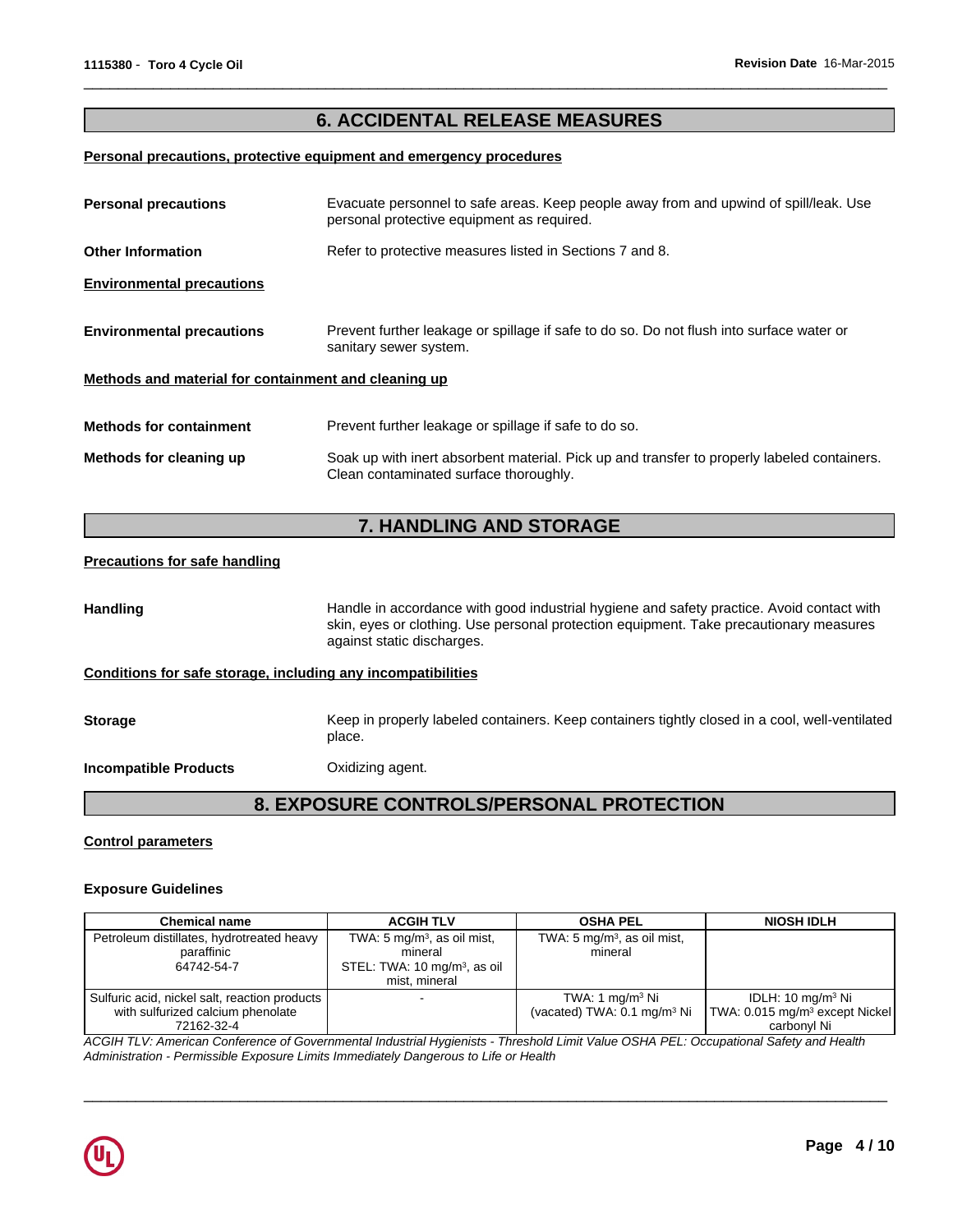**Odor Threshold** No information available

Oily

| <b>Other Exposure Guidelines</b>        | Vacated limits revoked by the Court of Appeals decision in AFL-CIO v. OSHA, 965 F.2d 962<br>(11th Cir., 1992) See section 15 for national exposure control parameters                                                                                                                                                            |
|-----------------------------------------|----------------------------------------------------------------------------------------------------------------------------------------------------------------------------------------------------------------------------------------------------------------------------------------------------------------------------------|
| <b>Appropriate engineering controls</b> |                                                                                                                                                                                                                                                                                                                                  |
| <b>Engineering Measures</b>             | <b>Showers</b><br>Eyewash stations<br>Ventilation systems                                                                                                                                                                                                                                                                        |
|                                         | Individual protection measures, such as personal protective equipment                                                                                                                                                                                                                                                            |
| Eye/face protection                     | Tight sealing safety goggles.                                                                                                                                                                                                                                                                                                    |
| Skin and body protection                | Wear protective gloves and protective clothing.                                                                                                                                                                                                                                                                                  |
| <b>Respiratory protection</b>           | If exposure limits are exceeded or irritation is experienced, NIOSH/MSHA approved<br>respiratory protection should be worn. Positive-pressure supplied air respirators may be<br>required for high airborne contaminant concentrations. Respiratory protection must be<br>provided in accordance with current local regulations. |
| <b>Hygiene Measures</b>                 | When using do not eat, drink or smoke.                                                                                                                                                                                                                                                                                           |
|                                         |                                                                                                                                                                                                                                                                                                                                  |

 $\overline{\phantom{a}}$  ,  $\overline{\phantom{a}}$  ,  $\overline{\phantom{a}}$  ,  $\overline{\phantom{a}}$  ,  $\overline{\phantom{a}}$  ,  $\overline{\phantom{a}}$  ,  $\overline{\phantom{a}}$  ,  $\overline{\phantom{a}}$  ,  $\overline{\phantom{a}}$  ,  $\overline{\phantom{a}}$  ,  $\overline{\phantom{a}}$  ,  $\overline{\phantom{a}}$  ,  $\overline{\phantom{a}}$  ,  $\overline{\phantom{a}}$  ,  $\overline{\phantom{a}}$  ,  $\overline{\phantom{a}}$ 

# **9. PHYSICAL AND CHEMICAL PROPERTIES**

No information available **Odor Threshold** 

**Odor**

### **Physical and Chemical Properties**

**Physical state Color Appearance**

| <b>Property</b>                                         | <b>Values</b>     | <b>Remarks Method</b> |  |
|---------------------------------------------------------|-------------------|-----------------------|--|
| рH                                                      | UNKNOWN           | None known            |  |
| Melting / freezing point                                | No data available | None known            |  |
| Boiling point / boiling range                           | 400 °C / 752 °F   | None known            |  |
| <b>Flash Point</b>                                      | 254 C / 489 F     | None known            |  |
| <b>Evaporation Rate</b>                                 | No data available | None known            |  |
| Flammability (solid, gas)                               | No data available | None known            |  |
| <b>Flammability Limit in Air</b>                        |                   |                       |  |
| <b>Upper flammability limit</b>                         | No data available |                       |  |
| Lower flammability limit                                | No data available |                       |  |
| Vapor pressure                                          | No data available | None known            |  |
| Vapor density                                           | No data available | None known            |  |
| <b>Specific Gravity</b>                                 | 0.89              | None known            |  |
| <b>Water Solubility</b>                                 | Negligible        | None known            |  |
| Solubility in other solvents                            | No data available | None known            |  |
| Partition coefficient: n-octanol/waterNo data available |                   | None known            |  |
| <b>Autoignition temperature</b>                         | No data available | None known            |  |
| <b>Decomposition temperature</b>                        | No data available | None known            |  |
| <b>Kinematic viscosity</b>                              | No data available | None known            |  |
| <b>Dynamic viscosity</b>                                | No data available | None known            |  |
| <b>Explosive properties</b>                             | No data available |                       |  |
| <b>Oxidizing properties</b>                             | No data available |                       |  |
| <b>Other Information</b>                                |                   |                       |  |
| <b>Softening Point</b>                                  | No data available |                       |  |
| <b>VOC Content (%)</b>                                  | No data available |                       |  |
| <b>Particle Size</b>                                    | No data available |                       |  |

Oil, Liquid<br>Clear, amber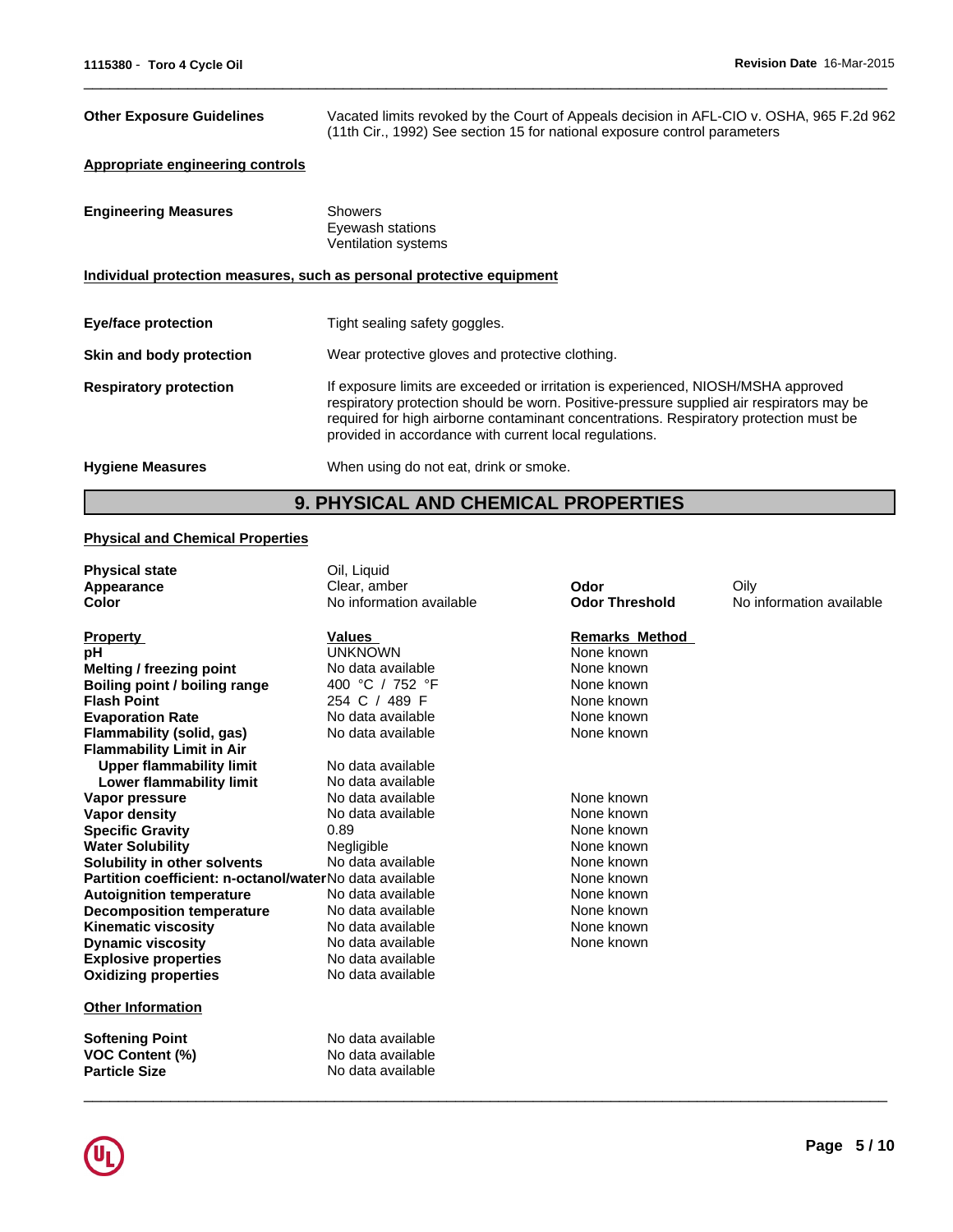#### **Particle Size Distribution**

# **10. STABILITY AND REACTIVITY**

 $\overline{\phantom{a}}$  ,  $\overline{\phantom{a}}$  ,  $\overline{\phantom{a}}$  ,  $\overline{\phantom{a}}$  ,  $\overline{\phantom{a}}$  ,  $\overline{\phantom{a}}$  ,  $\overline{\phantom{a}}$  ,  $\overline{\phantom{a}}$  ,  $\overline{\phantom{a}}$  ,  $\overline{\phantom{a}}$  ,  $\overline{\phantom{a}}$  ,  $\overline{\phantom{a}}$  ,  $\overline{\phantom{a}}$  ,  $\overline{\phantom{a}}$  ,  $\overline{\phantom{a}}$  ,  $\overline{\phantom{a}}$ 

### **Reactivity**

No data available.

#### **Chemical stability** Stable under recommended storage conditions. **Possibility of Hazardous Reactions** None under normal processing. **Hazardous Polymerization** Hazardous polymerization does not occur.

**Conditions to avoid** Keep away from open flames, hot surfaces and sources of ignition. **Incompatible materials** Oxidizing agent. **Hazardous Decomposition Products** Carbon oxides.

# **11. TOXICOLOGICAL INFORMATION**

### **Information on likely routes of exposure**

| <b>Product Information</b> |                                                                   |
|----------------------------|-------------------------------------------------------------------|
| <b>Inhalation</b>          | Specific test data for the substance or mixture is not available. |
| Eye contact                | Specific test data for the substance or mixture is not available. |
| <b>Skin contact</b>        | Specific test data for the substance or mixture is not available. |
| Ingestion                  | Specific test data for the substance or mixture is not available. |

#### **Component Information**

| <b>Chemical name</b>                                    | Oral LD50       | Dermal LD50 | <b>Inhalation LC50</b> |
|---------------------------------------------------------|-----------------|-------------|------------------------|
| Petroleum distillates, hydrotreated<br>heavy paraffinic | ⋅ 15 g/kg (Rat) |             |                        |
| 64742-54-7                                              |                 |             |                        |

### **Information on toxicological effects**

| <b>Chemical name</b>     | <b>ACGIH</b>                                                                               | <b>IARC</b>               | <b>NTP</b> | <b>OSHA</b>                                                                              |  |
|--------------------------|--------------------------------------------------------------------------------------------|---------------------------|------------|------------------------------------------------------------------------------------------|--|
| <b>Carcinogenicity</b>   |                                                                                            |                           |            | The table below indicates whether each agency has listed any ingredient as a carcinogen. |  |
| <b>Mutagenic Effects</b> | No information available.                                                                  |                           |            |                                                                                          |  |
| Sensitization            |                                                                                            | No information available. |            |                                                                                          |  |
|                          | Delayed and immediate effects as well as chronic effects from short and long-term exposure |                           |            |                                                                                          |  |
| <b>Symptoms</b>          | No information available.                                                                  |                           |            |                                                                                          |  |

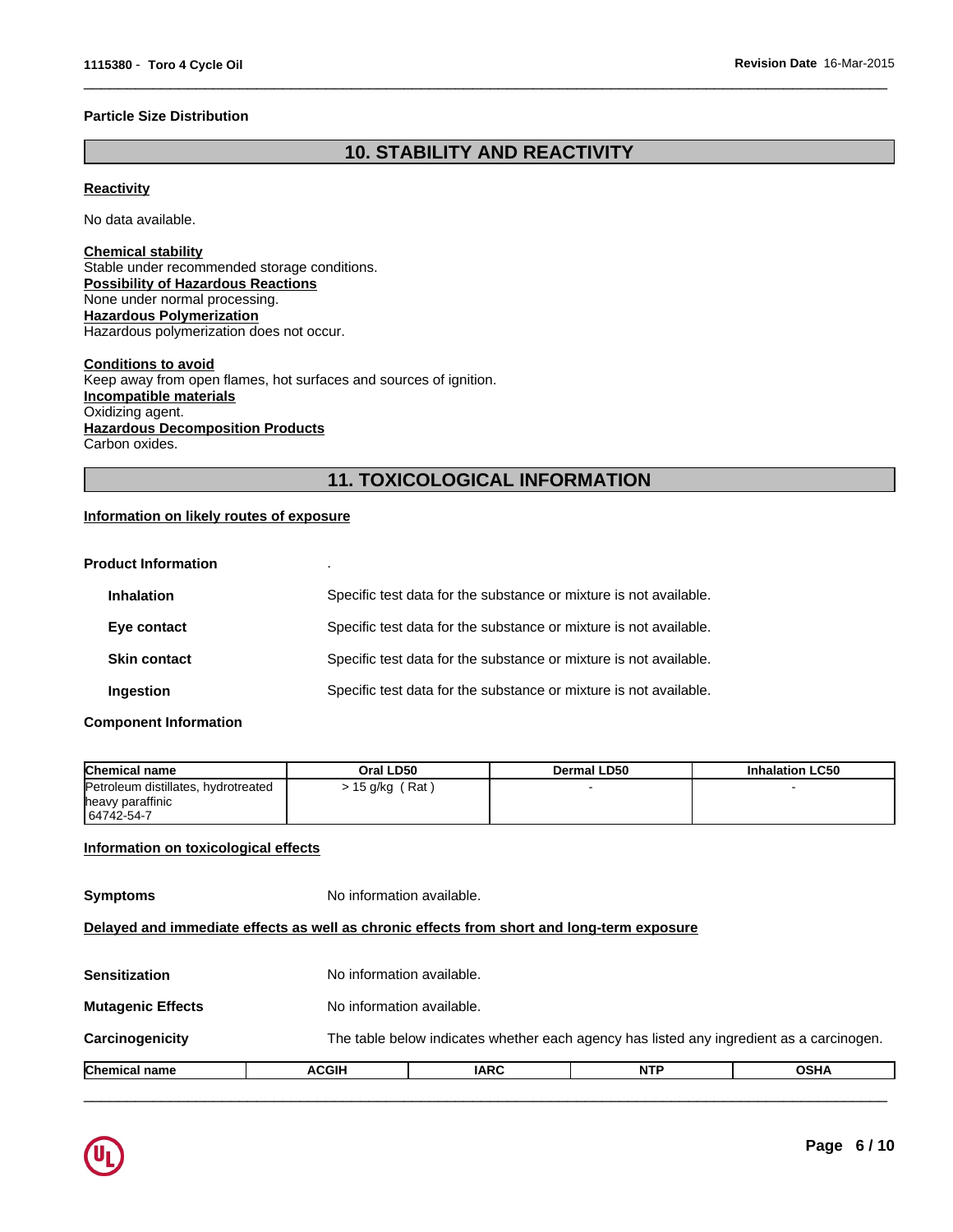| Petroleum distillates,<br>hydrotreated heavy<br>paraffinic<br>64742-54-7                                                                                                                                                                                                                                                                                             | A2                                        | Group 1                   |       | X |  |  |
|----------------------------------------------------------------------------------------------------------------------------------------------------------------------------------------------------------------------------------------------------------------------------------------------------------------------------------------------------------------------|-------------------------------------------|---------------------------|-------|---|--|--|
| Sulfuric acid, nickel salt,<br>reaction products with<br>sulfurized calcium phenolate<br>72162-32-4                                                                                                                                                                                                                                                                  |                                           | Group 1                   | Known | X |  |  |
| ACGIH (American Conference of Governmental Industrial Hygienists)<br>A2 - Suspected Human Carcinogen<br>IARC (International Agency for Research on Cancer)<br>Group 1 - Carcinogenic to Humans<br>NTP (National Toxicology Program)<br>Known - Known Carcinogen<br>OSHA (Occupational Safety and Health Administration of the US Department of Labor)<br>X - Present |                                           |                           |       |   |  |  |
| <b>Reproductive toxicity</b>                                                                                                                                                                                                                                                                                                                                         | No information available.                 |                           |       |   |  |  |
| No information available.<br><b>STOT - single exposure</b>                                                                                                                                                                                                                                                                                                           |                                           |                           |       |   |  |  |
| <b>STOT - repeated exposure</b>                                                                                                                                                                                                                                                                                                                                      |                                           | No information available. |       |   |  |  |
| <b>Chronic Toxicity</b>                                                                                                                                                                                                                                                                                                                                              | Contains a known or suspected carcinogen. |                           |       |   |  |  |
| <b>Target Organ Effects</b>                                                                                                                                                                                                                                                                                                                                          | Skin.                                     |                           |       |   |  |  |
| <b>Aspiration Hazard</b>                                                                                                                                                                                                                                                                                                                                             |                                           | No information available. |       |   |  |  |
|                                                                                                                                                                                                                                                                                                                                                                      |                                           |                           |       |   |  |  |

 $\overline{\phantom{a}}$  ,  $\overline{\phantom{a}}$  ,  $\overline{\phantom{a}}$  ,  $\overline{\phantom{a}}$  ,  $\overline{\phantom{a}}$  ,  $\overline{\phantom{a}}$  ,  $\overline{\phantom{a}}$  ,  $\overline{\phantom{a}}$  ,  $\overline{\phantom{a}}$  ,  $\overline{\phantom{a}}$  ,  $\overline{\phantom{a}}$  ,  $\overline{\phantom{a}}$  ,  $\overline{\phantom{a}}$  ,  $\overline{\phantom{a}}$  ,  $\overline{\phantom{a}}$  ,  $\overline{\phantom{a}}$ 

### **Numerical measures of toxicity Product Information**

**The following values are calculated based on chapter 3.1 of the GHS document** Not applicable

# **12. ECOLOGICAL INFORMATION**

#### **Ecotoxicity**

The environmental impact of this product has not been fully investigated.

| <b>Chemical name</b>                                                              | <b>Toxicity to Algae</b> | <b>Toxicity to Fish</b>                                                                                      | <b>Toxicity to</b><br>Microorganisms | Daphnia Magna (Water<br>Flea) |
|-----------------------------------------------------------------------------------|--------------------------|--------------------------------------------------------------------------------------------------------------|--------------------------------------|-------------------------------|
| Petroleum distillates,<br>hydrotreated heavy<br>paraffinic<br>64742-54-7          |                          | 96h LC50: > 5000 mg/L<br>(Oncorhynchus mykiss)                                                               |                                      | 48h EC50: > 1000 mg/L         |
| Phosphorodithioic acid,<br>O,O-di-C1-14-alkyl esters,<br>zinc salts<br>68649-42-3 |                          | 96h LC50: 1.0 - 5.0 mg/L<br>(Pimephales promelas) 96h  <br>LC50: $10.0 - 35.0$ mg/L<br>(Pimephales promelas) |                                      | 48h EC50: 1 - 1.5 mg/L        |

 $\overline{\phantom{a}}$  ,  $\overline{\phantom{a}}$  ,  $\overline{\phantom{a}}$  ,  $\overline{\phantom{a}}$  ,  $\overline{\phantom{a}}$  ,  $\overline{\phantom{a}}$  ,  $\overline{\phantom{a}}$  ,  $\overline{\phantom{a}}$  ,  $\overline{\phantom{a}}$  ,  $\overline{\phantom{a}}$  ,  $\overline{\phantom{a}}$  ,  $\overline{\phantom{a}}$  ,  $\overline{\phantom{a}}$  ,  $\overline{\phantom{a}}$  ,  $\overline{\phantom{a}}$  ,  $\overline{\phantom{a}}$ 

#### **Persistence and Degradability**

No information available.

**Bioaccumulation** No information available

#### **Other adverse effects**

No information available.

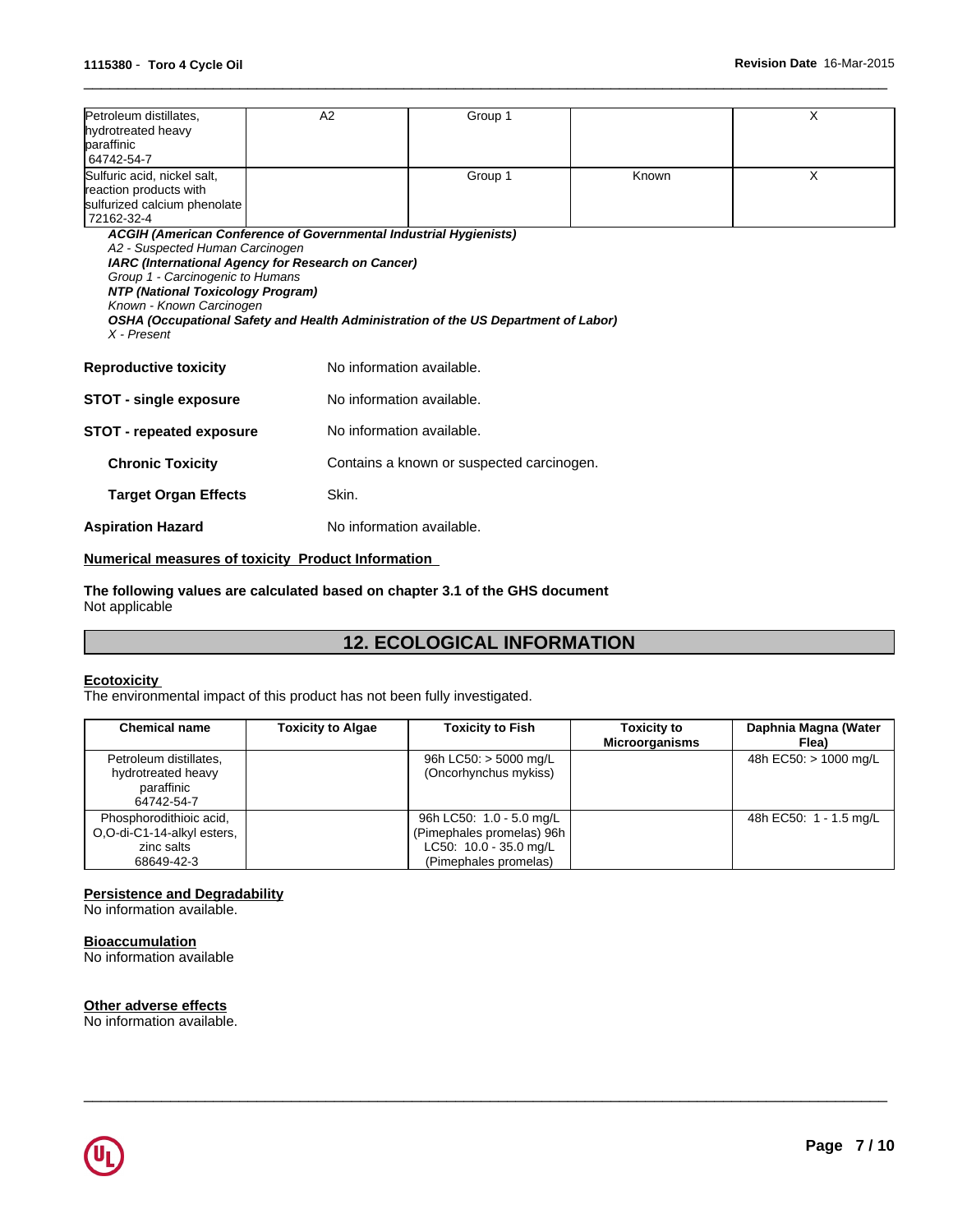# **13. DISPOSAL CONSIDERATIONS**

 $\overline{\phantom{a}}$  ,  $\overline{\phantom{a}}$  ,  $\overline{\phantom{a}}$  ,  $\overline{\phantom{a}}$  ,  $\overline{\phantom{a}}$  ,  $\overline{\phantom{a}}$  ,  $\overline{\phantom{a}}$  ,  $\overline{\phantom{a}}$  ,  $\overline{\phantom{a}}$  ,  $\overline{\phantom{a}}$  ,  $\overline{\phantom{a}}$  ,  $\overline{\phantom{a}}$  ,  $\overline{\phantom{a}}$  ,  $\overline{\phantom{a}}$  ,  $\overline{\phantom{a}}$  ,  $\overline{\phantom{a}}$ 

#### **Waste treatment methods**

| <b>Disposal methods</b>       | This material, as supplied, is not a hazardous waste according to Federal regulations (40<br>CFR 261). This material could become a hazardous waste if it is mixed with or otherwise<br>comes in contact with a hazardous waste, if chemical additions are made to this material, or<br>if the material is processed or otherwise altered. Consult 40 CFR 261 to determine whether<br>the altered material is a hazardous waste. Consult the appropriate state, regional, or local<br>regulations for additional requirements. |
|-------------------------------|--------------------------------------------------------------------------------------------------------------------------------------------------------------------------------------------------------------------------------------------------------------------------------------------------------------------------------------------------------------------------------------------------------------------------------------------------------------------------------------------------------------------------------|
| <b>Contaminated Packaging</b> | Dispose of contents/containers in accordance with local regulations.                                                                                                                                                                                                                                                                                                                                                                                                                                                           |

#### **California Hazardous Waste Codes** 221

This product contains one or more substances that are listed with the State of California as a hazardous waste.

| Chemical name                                                 | <b>California Hazardous Waste</b> |
|---------------------------------------------------------------|-----------------------------------|
| Phosphorodithioic acid, O,O-di-C1-14-alkyl esters, zinc salts | ™oxic                             |
| 68649-42-3                                                    |                                   |

# **14. TRANSPORT INFORMATION**

| <b>DOT</b><br><b>Proper Shipping Name</b><br><b>Hazard Class</b>  | <b>NOT REGULATED</b><br><b>NON REGULATED</b><br>N/A |
|-------------------------------------------------------------------|-----------------------------------------------------|
| <u>TDG</u>                                                        | Not regulated                                       |
| MEX                                                               | Not regulated                                       |
| <u>ICAO</u>                                                       | Not regulated                                       |
| <b>IATA</b><br><b>Proper Shipping Name</b><br><b>Hazard Class</b> | Not regulated<br><b>NON REGULATED</b><br>N/A        |
| <b>IMDG/IMO</b><br><b>Hazard Class</b>                            | Not regulated<br>N/A                                |
| <b>RID</b>                                                        | Not regulated                                       |
| <b>ADR</b>                                                        | Not regulated                                       |
| ADN                                                               | Not regulated                                       |

# **15. REGULATORY INFORMATION**

# **International Inventories**

TSCA Complies<br>DSL All compo All components are listed either on the DSL or NDSL.

 $\overline{\phantom{a}}$  ,  $\overline{\phantom{a}}$  ,  $\overline{\phantom{a}}$  ,  $\overline{\phantom{a}}$  ,  $\overline{\phantom{a}}$  ,  $\overline{\phantom{a}}$  ,  $\overline{\phantom{a}}$  ,  $\overline{\phantom{a}}$  ,  $\overline{\phantom{a}}$  ,  $\overline{\phantom{a}}$  ,  $\overline{\phantom{a}}$  ,  $\overline{\phantom{a}}$  ,  $\overline{\phantom{a}}$  ,  $\overline{\phantom{a}}$  ,  $\overline{\phantom{a}}$  ,  $\overline{\phantom{a}}$ 

**TSCA** - United States Toxic Substances Control Act Section 8(b) Inventory **DSL/NDSL** - Canadian Domestic Substances List/Non-Domestic Substances List

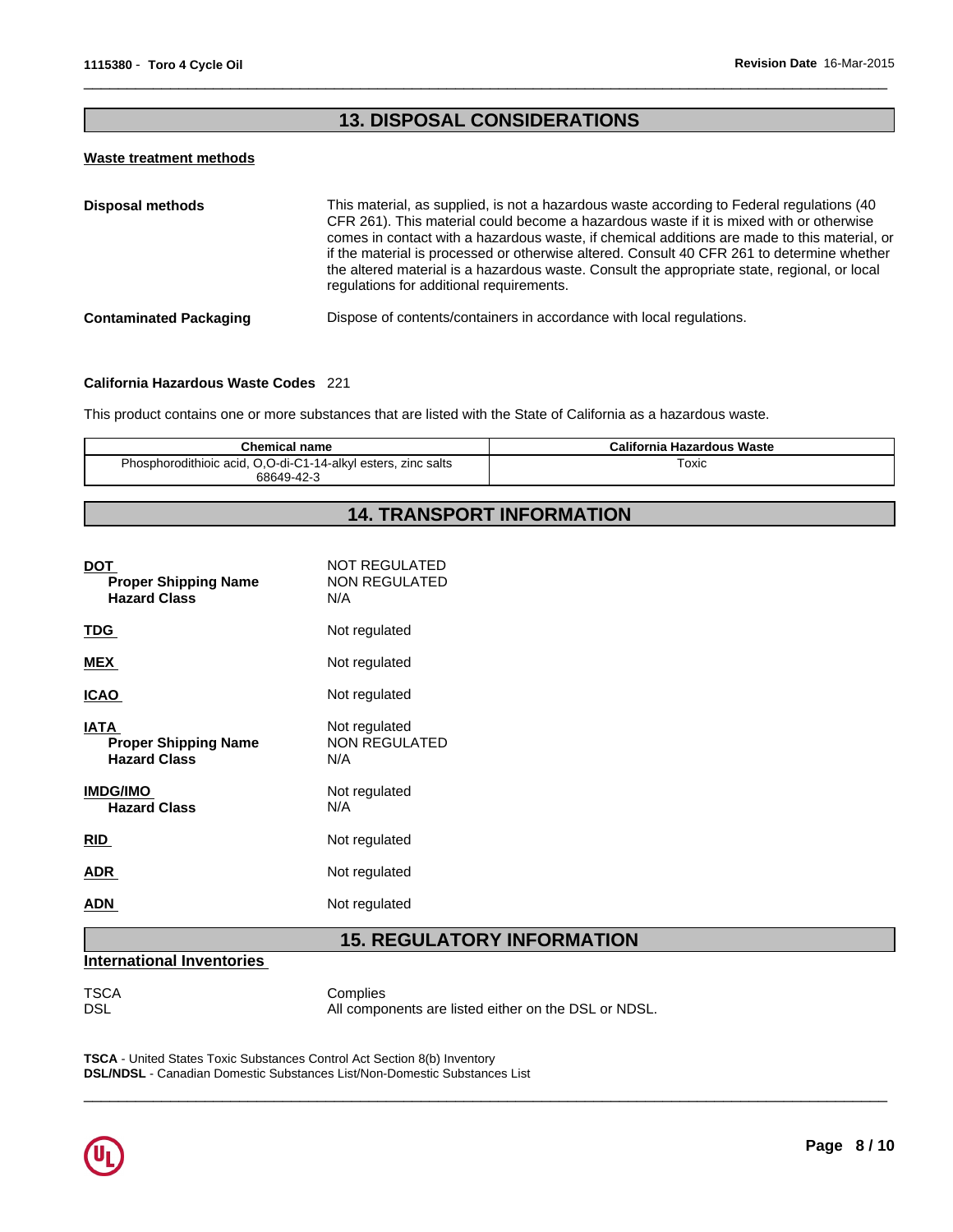# **US Federal Regulations**

### **SARA 313**

Section 313 of Title III of the Superfund Amendments and Reauthorization Act of 1986 (SARA). This product contains a chemical or chemicals which are subject to the reporting requirements of the Act and Title 40 of the Code of Federal Regulations, Part 372

 $\overline{\phantom{a}}$  ,  $\overline{\phantom{a}}$  ,  $\overline{\phantom{a}}$  ,  $\overline{\phantom{a}}$  ,  $\overline{\phantom{a}}$  ,  $\overline{\phantom{a}}$  ,  $\overline{\phantom{a}}$  ,  $\overline{\phantom{a}}$  ,  $\overline{\phantom{a}}$  ,  $\overline{\phantom{a}}$  ,  $\overline{\phantom{a}}$  ,  $\overline{\phantom{a}}$  ,  $\overline{\phantom{a}}$  ,  $\overline{\phantom{a}}$  ,  $\overline{\phantom{a}}$  ,  $\overline{\phantom{a}}$ 

| <b>Chemical name</b>                                                                            | <b>CAS No</b> | Weight-% | <b>SARA 313 - Threshold</b><br>Values % |
|-------------------------------------------------------------------------------------------------|---------------|----------|-----------------------------------------|
| Sulfuric acid, nickel salt, reaction products with sulfurized<br>calcium phenolate - 72162-32-4 | 72162-32-4    | - 5      | 0.1                                     |
| Phosphorodithioic acid, O.O-di-C1-14-alkyl esters, zinc<br>salts - 68649-42-3                   | 68649-42-3    | l - 5    | 1.0                                     |
| <b>SARA 311/312 Hazard Categories</b>                                                           |               |          |                                         |
| <b>Acute Health Hazard</b>                                                                      | No            |          |                                         |
| <b>Chronic Health Hazard</b>                                                                    | Yes           |          |                                         |
| Fire Hazard                                                                                     | No            |          |                                         |
| Sudden release of pressure hazard                                                               | No            |          |                                         |
| <b>Reactive Hazard</b>                                                                          | No            |          |                                         |

#### **CWA (Clean Water Act)**

This product contains the following substances which are regulated pollutants pursuant to the Clean Water Act (40 CFR 122.21 and 40 CFR 122.42)

| <b>Chemical name</b>                                                                                | <b>CWA - Reportable</b><br>Quantities | <b>CWA - Toxic Pollutants</b> | <b>CWA - Priority Pollutants</b> | <b>CWA - Hazardous</b><br><b>Substances</b> |
|-----------------------------------------------------------------------------------------------------|---------------------------------------|-------------------------------|----------------------------------|---------------------------------------------|
| Sulfuric acid, nickel salt,<br>reaction products with<br>sulfurized calcium phenolate<br>72162-32-4 |                                       |                               |                                  |                                             |
| Phosphorodithioic acid,<br>O,O-di-C1-14-alkyl esters,<br>zinc salts<br>68649-42-3                   |                                       |                               |                                  |                                             |

#### **CERCLA**

.

This material, as supplied, does not contain any substances regulated as hazardous substances under the Comprehensive Environmental Response Compensation and Liability Act (CERCLA) (40 CFR 302) or the Superfund Amendments and Reauthorization Act (SARA) (40 CFR 355). There may be specific reporting requirements at the local, regional, or state level pertaining to releases of this material

# **US State Regulations**

#### **California Proposition 65**

This product contains the following Proposition 65 chemicals.

| <b>Chemical name</b>                                                  | <b>California Proposition 65</b> |
|-----------------------------------------------------------------------|----------------------------------|
| Sulfuric acid, nickel salt, reaction products with sulfurized calcium | Carcinogen                       |
| phenolate - 72162-32-4                                                |                                  |

### **U.S. State Right-to-Know Regulations**

| Chemical name                                                 | New Jersey | l Massachusetts I | Pennsylvania | <b>Rhode Island</b> | <b>Illinois</b> |
|---------------------------------------------------------------|------------|-------------------|--------------|---------------------|-----------------|
| phosphorodithioic acid O,O-dialkyl(C=I-14) esters zinc        |            |                   |              |                     |                 |
| salts                                                         |            |                   |              |                     |                 |
| 68649-42-3                                                    |            |                   |              |                     |                 |
| Sulfuric acid, nickel salt, reaction products with sulfurized |            |                   |              |                     |                 |
| calcium phenolate                                             |            |                   |              |                     |                 |
| 72162-32-4                                                    |            |                   |              |                     |                 |

 $\overline{\phantom{a}}$  ,  $\overline{\phantom{a}}$  ,  $\overline{\phantom{a}}$  ,  $\overline{\phantom{a}}$  ,  $\overline{\phantom{a}}$  ,  $\overline{\phantom{a}}$  ,  $\overline{\phantom{a}}$  ,  $\overline{\phantom{a}}$  ,  $\overline{\phantom{a}}$  ,  $\overline{\phantom{a}}$  ,  $\overline{\phantom{a}}$  ,  $\overline{\phantom{a}}$  ,  $\overline{\phantom{a}}$  ,  $\overline{\phantom{a}}$  ,  $\overline{\phantom{a}}$  ,  $\overline{\phantom{a}}$ 

# **International Regulations**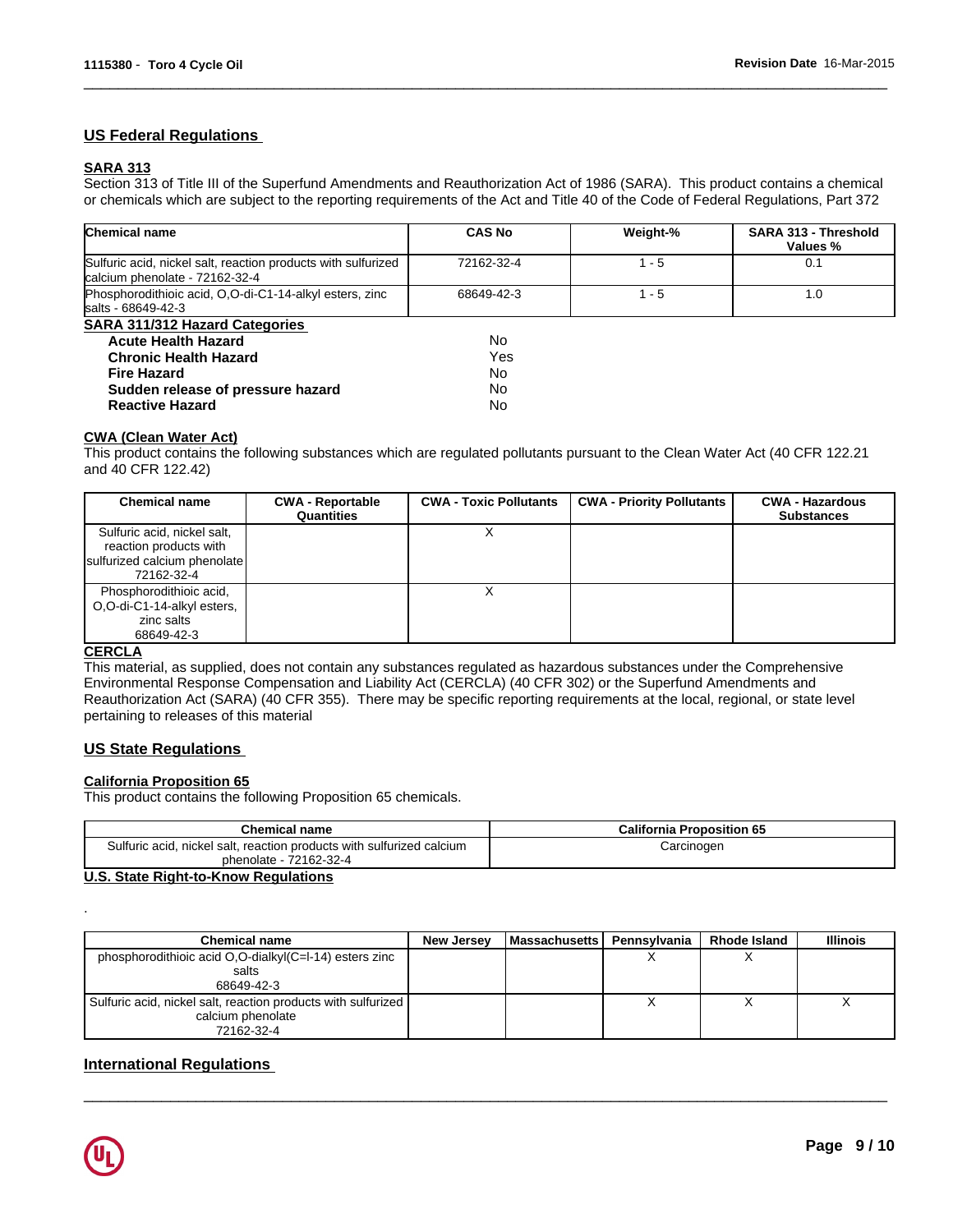### **Mexico**

#### **National occupational exposure limits**

| Component                                           | <b>Carcinogen Status</b> | <b>Exposure Limits</b>             |
|-----------------------------------------------------|--------------------------|------------------------------------|
| Sulfuric acid, nickel salt, reaction products with  |                          | Mexico: TWA 0.1 mg/m $3$           |
| sulfurized calcium phenolate                        |                          | Mexico: STEL 0.3 mg/m <sup>3</sup> |
| $72162 - 32 - 4 (1 - 5)$                            |                          |                                    |
| Mexico - Occupational Exposure Limits - Carcinogens |                          |                                    |

 $\overline{\phantom{a}}$  ,  $\overline{\phantom{a}}$  ,  $\overline{\phantom{a}}$  ,  $\overline{\phantom{a}}$  ,  $\overline{\phantom{a}}$  ,  $\overline{\phantom{a}}$  ,  $\overline{\phantom{a}}$  ,  $\overline{\phantom{a}}$  ,  $\overline{\phantom{a}}$  ,  $\overline{\phantom{a}}$  ,  $\overline{\phantom{a}}$  ,  $\overline{\phantom{a}}$  ,  $\overline{\phantom{a}}$  ,  $\overline{\phantom{a}}$  ,  $\overline{\phantom{a}}$  ,  $\overline{\phantom{a}}$ 

*Mexico - Occupational Exposure Limits - Carcinogens*

#### **Canada**

#### **WHMIS Hazard Class**

Not determined

| <b>16. OTHER INFORMATION</b> |
|------------------------------|
|------------------------------|

| <b>NFPA</b>          | <b>Health Hazards 1</b>                                     | Flammability 1                                          | <b>Instability 0</b>     | <b>Physical and</b><br><b>Chemical Hazards -</b> |
|----------------------|-------------------------------------------------------------|---------------------------------------------------------|--------------------------|--------------------------------------------------|
| <b>HMIS</b>          | Health Hazards 1*                                           | <b>Flammability 1</b>                                   | <b>Physical Hazard 0</b> | <b>Personal Protection</b><br>X                  |
|                      | <b>Chronic Hazard Star Legend</b> * = Chronic Health Hazard |                                                         |                          |                                                  |
| <b>Prepared By</b>   | Latham, NY 12110<br>1-800-572-6501                          | <b>Product Stewardship</b><br>23 British American Blvd. |                          |                                                  |
| <b>Issuing Date</b>  | 16-Mar-2015                                                 |                                                         |                          |                                                  |
| <b>Revision Date</b> | 16-Mar-2015                                                 |                                                         |                          |                                                  |
| <b>Revision Note</b> |                                                             | No information available                                |                          |                                                  |

#### **Disclaimer**

The information provided in this Safety Data Sheet is correct to the best of our knowledge, information and belief at the date of its publication. The information given is designed only as a guidance for safe handling, use, processing, storage, transportation, disposal and release and is not to be considered a warranty or quality specification. The information relates only to the specific material designated and may not be valid for such material used in combination with any other materials or in any process, unless specified in the text

# **End of Safety Data Sheet**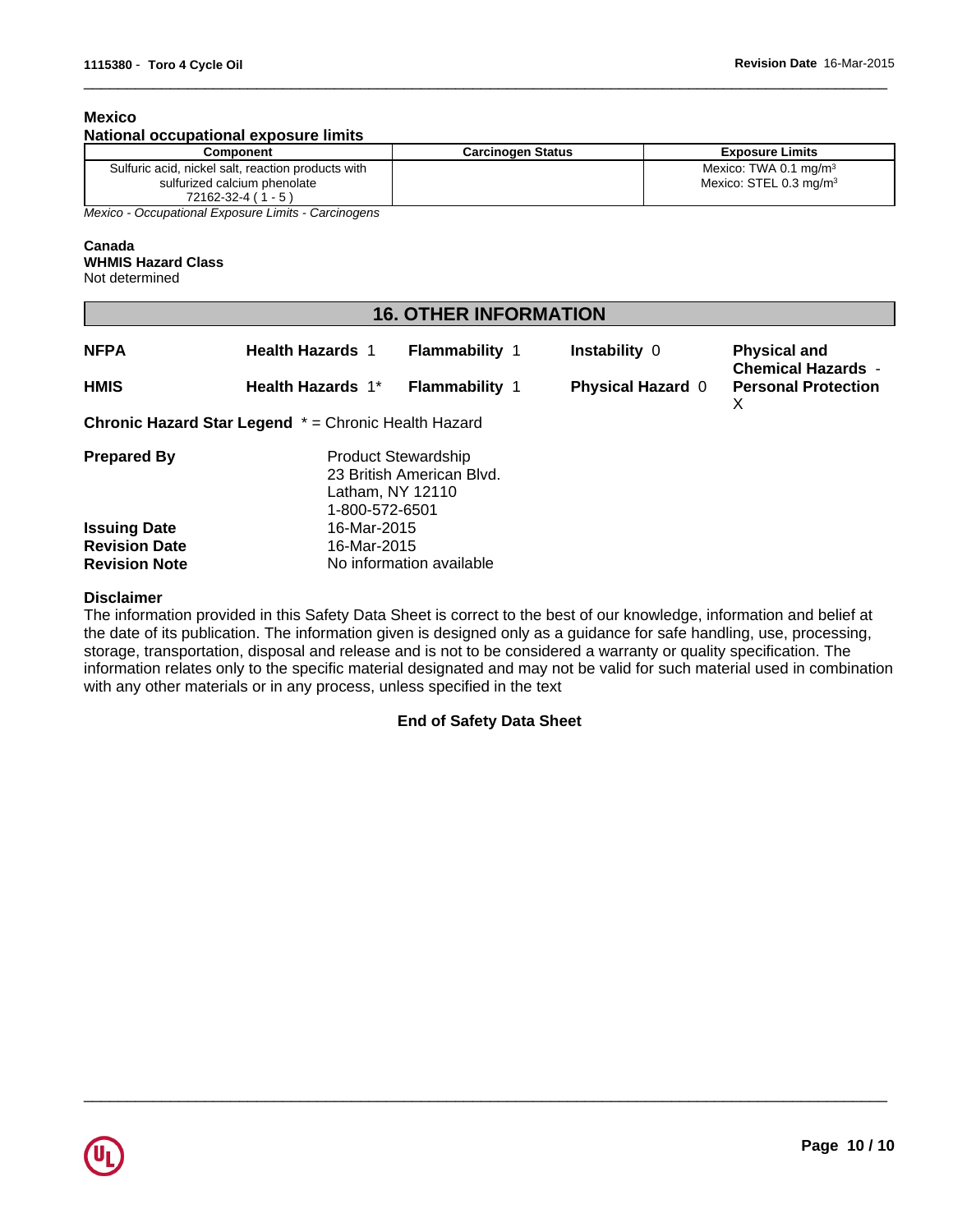# **Issuing Date** 16-Mar-2015 **Revision Date** 30-Jan-2014 **Revision Number** 1

*The supplier identified below generated this SDS using the UL SDS template. UL did not test, certify, or approve the substance described in this SDS, and all information in this SDS was provided by the supplier or was reproduced from publically available regulatory data sources. UL makes no representations or warranties regarding the completeness or accuracy of the information in this SDS and disclaims all liability in connection with the use of this information* ate 16-Mar-2015<br>
Revision Date 30-Jan-2014<br>
Revision Number 1<br>
The supplier identified below generated this SDS using the UL SDS template. UL did not test, certify, or approve the substance described in this SDS, and<br>
all

**\_\_\_\_\_\_\_\_\_\_\_\_\_\_\_\_\_\_\_\_\_\_\_\_\_\_\_\_\_\_\_\_\_\_\_\_\_\_\_\_\_\_\_\_\_\_\_\_\_\_\_\_\_\_\_\_\_\_\_\_\_\_\_\_\_\_\_\_\_\_\_\_\_\_\_\_\_\_\_\_\_\_\_\_\_\_\_\_\_\_\_\_\_**

**\_\_\_\_\_\_\_\_\_\_\_\_\_\_\_\_\_\_\_\_\_\_\_\_\_\_\_\_\_\_\_\_\_\_\_\_\_\_\_\_\_\_\_\_\_\_\_\_\_\_\_\_\_\_\_\_\_\_\_\_\_\_\_\_\_\_\_\_\_\_\_\_\_\_\_\_\_\_\_\_\_\_\_\_\_\_\_\_\_\_\_\_\_**

# **1. IDENTIFICATION OF THE SUBSTANCE/PREPARATION AND OF THE COMPANY/UNDERTAKING**

| <b>Product identifier</b>                               |                                                              |
|---------------------------------------------------------|--------------------------------------------------------------|
| <b>Product Name</b>                                     | <b>Fuel Treatment</b>                                        |
| Other means of identification                           |                                                              |
| <b>Synonyms</b>                                         | None                                                         |
| Recommended use of the chemical and restrictions on use |                                                              |
| <b>Recommended Use</b>                                  | Fuel additive                                                |
| <b>Uses advised against</b>                             | No information available                                     |
| Details of the supplier of the safety data sheet        |                                                              |
| <b>Supplier Name</b>                                    | The Toro Company                                             |
| <b>Supplier Address</b>                                 | 8111 Lyndale Avenue South<br>Bloomington<br>ΜN<br>8515<br>US |
| <b>Supplier Phone Number</b>                            | Phone: 952-887-8515<br>Contact Phone951-785-3482             |
| <b>Supplier Email</b>                                   | eden.allen@toro.com                                          |
|                                                         |                                                              |

# **Emergency telephone number**

# **2. HAZARDS IDENTIFICATION**

#### **Classification**

This chemical is considered hazardous by the 2012 OSHA Hazard Communication Standard (29 CFR 1910.1200).

| <b>Serm</b><br>⊦cell mutaɑenicitv | 1В<br>−ategor |
|-----------------------------------|---------------|
| Aspiration toxicity               | ∶ateɑorv      |
| <b>Flammable liquids</b>          | 4 ategoryـ    |

 $\overline{\phantom{a}}$  ,  $\overline{\phantom{a}}$  ,  $\overline{\phantom{a}}$  ,  $\overline{\phantom{a}}$  ,  $\overline{\phantom{a}}$  ,  $\overline{\phantom{a}}$  ,  $\overline{\phantom{a}}$  ,  $\overline{\phantom{a}}$  ,  $\overline{\phantom{a}}$  ,  $\overline{\phantom{a}}$  ,  $\overline{\phantom{a}}$  ,  $\overline{\phantom{a}}$  ,  $\overline{\phantom{a}}$  ,  $\overline{\phantom{a}}$  ,  $\overline{\phantom{a}}$  ,  $\overline{\phantom{a}}$ 

#### **GHS Label elements, including precautionary statements**

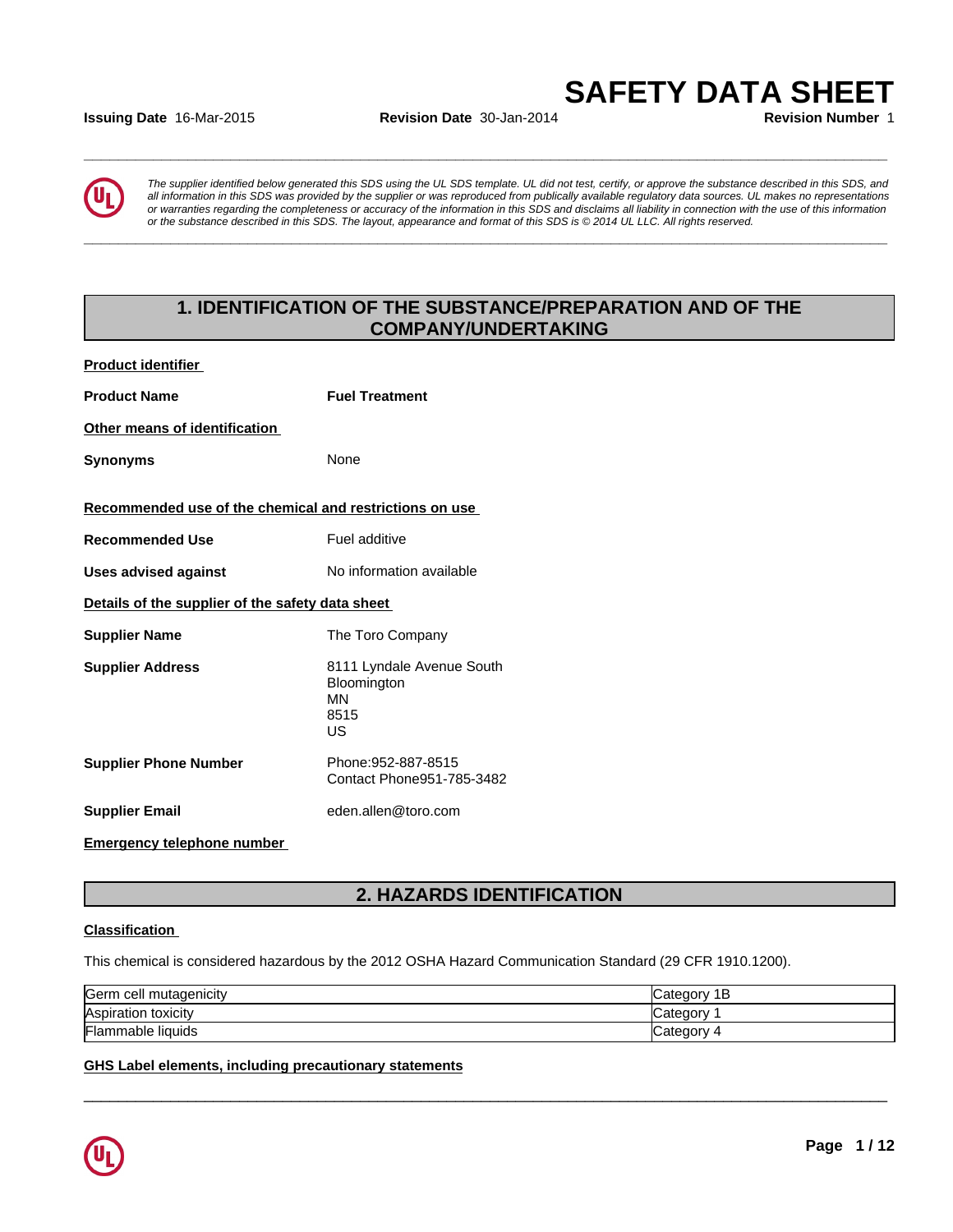|                                                                                                                             |               | <b>Emergency Overview</b>    |                   |
|-----------------------------------------------------------------------------------------------------------------------------|---------------|------------------------------|-------------------|
| Signal word                                                                                                                 | <b>Danger</b> |                              |                   |
| <b>Hazard Statements</b><br>May cause genetic defects<br>May be fatal if swallowed and enters airways<br>Combustible liquid |               |                              |                   |
|                                                                                                                             |               |                              |                   |
| <b>Appearance Liquid</b>                                                                                                    |               | <b>Physical state Liquid</b> | Odor Gasoline oil |
| <b>Precautionary Statements - Prevention</b>                                                                                |               |                              |                   |

 $\overline{\phantom{a}}$  ,  $\overline{\phantom{a}}$  ,  $\overline{\phantom{a}}$  ,  $\overline{\phantom{a}}$  ,  $\overline{\phantom{a}}$  ,  $\overline{\phantom{a}}$  ,  $\overline{\phantom{a}}$  ,  $\overline{\phantom{a}}$  ,  $\overline{\phantom{a}}$  ,  $\overline{\phantom{a}}$  ,  $\overline{\phantom{a}}$  ,  $\overline{\phantom{a}}$  ,  $\overline{\phantom{a}}$  ,  $\overline{\phantom{a}}$  ,  $\overline{\phantom{a}}$  ,  $\overline{\phantom{a}}$ 

 $\overline{\phantom{a}}$  ,  $\overline{\phantom{a}}$  ,  $\overline{\phantom{a}}$  ,  $\overline{\phantom{a}}$  ,  $\overline{\phantom{a}}$  ,  $\overline{\phantom{a}}$  ,  $\overline{\phantom{a}}$  ,  $\overline{\phantom{a}}$  ,  $\overline{\phantom{a}}$  ,  $\overline{\phantom{a}}$  ,  $\overline{\phantom{a}}$  ,  $\overline{\phantom{a}}$  ,  $\overline{\phantom{a}}$  ,  $\overline{\phantom{a}}$  ,  $\overline{\phantom{a}}$  ,  $\overline{\phantom{a}}$ 

Obtain special instructions before use Do not handle until all safety precautions have been read and understood Use personal protective equipment as required Keep away from heat/sparks/open flames/hot surfaces. - No smoking

#### **Precautionary Statements - Response**

IF exposed or concerned: Get medical advice/attention

#### **Ingestion**

IF SWALLOWED: Immediately call a POISON CENTER or doctor/physician Do NOT induce vomiting

#### **Fire**

In case of fire: Use CO2, dry chemical, or foam for extinction

#### **Precautionary Statements - Storage**

Store locked up Store in a well-ventilated place. Keep cool

**Precautionary Statements - Disposal** Dispose of contents/container to an approved waste disposal plant

#### **Hazards not otherwise classified (HNOC)**

Not applicable

**Unknown Toxicity** 0 % of the mixture consists of ingredient(s) of unknown toxicity

#### **Other information**

Causes mild skin irritation Toxic to aquatic life PROLONGED OR REPEATED CONTACT MAY DRY SKIN AND CAUSE IRRITATION

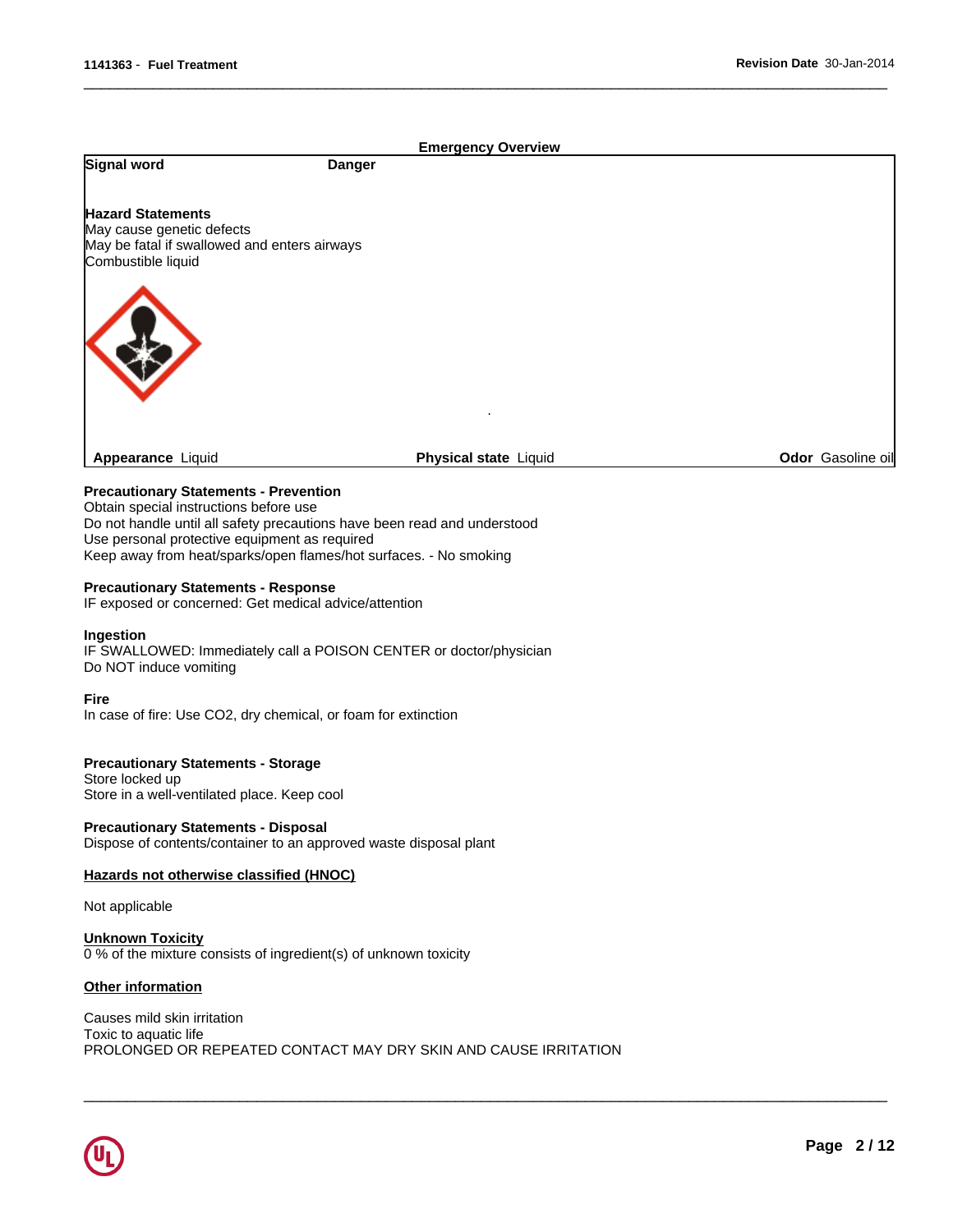#### **Interactions with Other Chemicals**

Use of alcoholic beverages may enhance toxic effects.

# **3. COMPOSITION/INFORMATION ON INGREDIENTS**

 $\overline{\phantom{a}}$  ,  $\overline{\phantom{a}}$  ,  $\overline{\phantom{a}}$  ,  $\overline{\phantom{a}}$  ,  $\overline{\phantom{a}}$  ,  $\overline{\phantom{a}}$  ,  $\overline{\phantom{a}}$  ,  $\overline{\phantom{a}}$  ,  $\overline{\phantom{a}}$  ,  $\overline{\phantom{a}}$  ,  $\overline{\phantom{a}}$  ,  $\overline{\phantom{a}}$  ,  $\overline{\phantom{a}}$  ,  $\overline{\phantom{a}}$  ,  $\overline{\phantom{a}}$  ,  $\overline{\phantom{a}}$ 

| <b>Chemical name</b>                      | <b>CAS No</b> | Weight-%   | <b>Trade Secret</b> |
|-------------------------------------------|---------------|------------|---------------------|
| Petroleum naphtha, light aromatic         | 64742-95-6    | $60 - 100$ |                     |
| Petroleum distillates, hydrotreated light | 64742-47-8    | $60 - 100$ |                     |
| Xylene                                    | 1330-20-7     | $3 - 7$    |                     |
| $ 1,2,3$ -Trimethylbenzene                | 526-73-8      | 3 - 7      |                     |

\*The exact percentage (concentration) of composition has been withheld as a trade secret

# **4. FIRST AID MEASURES**

#### **First aid measures**

.

| <b>General Advice</b>                                       | Immediate medical attention is required. Show this safety data sheet to the doctor in<br>attendance.                                                                                                                                                                                                                                                                                                              |
|-------------------------------------------------------------|-------------------------------------------------------------------------------------------------------------------------------------------------------------------------------------------------------------------------------------------------------------------------------------------------------------------------------------------------------------------------------------------------------------------|
| Eye contact                                                 | Rinse thoroughly with plenty of water, also under the eyelids. If symptoms persist, call a<br>physician.                                                                                                                                                                                                                                                                                                          |
| <b>Skin contact</b>                                         | Wash with soap and water.                                                                                                                                                                                                                                                                                                                                                                                         |
| <b>Inhalation</b>                                           | Aspiration into lungs can produce severe lung damage. If breathing has stopped, give<br>artificial respiration. Get medical attention immediately. Remove to fresh air. Avoid direct<br>contact with skin. Use barrier to give mouth-to-mouth resuscitation. If breathing is difficult,<br>(trained personnel should) give oxygen. Seek immediate medical attention/advice. Delayed<br>pulmonary edema may occur. |
| Ingestion                                                   | Aspiration hazard if swallowed - can enter lungs and cause damage. Do NOT induce<br>vomiting. If vomiting occurs spontaneously, keep head below hips to prevent aspiration.<br>Rinse mouth immediately and drink plenty of water. Never give anything by mouth to an<br>unconscious person. Call a physician or poison control center immediately.                                                                |
| Self-protection of the first aider                          | Ensure that medical personnel are aware of the material(s) involved, take precautions to<br>protect themselves and prevent spread of contamination. Avoid direct contact with skin. Use<br>barrier to give mouth-to-mouth resuscitation. Use personal protective equipment as<br>required. Wear personal protective clothing (see section 8). Remove all sources of ignition.                                     |
| Most important symptoms and effects, both acute and delayed |                                                                                                                                                                                                                                                                                                                                                                                                                   |
| <b>Most Important Symptoms and</b><br><b>Effects</b>        | Difficulty in breathing. Coughing and/ or wheezing. Dizziness.                                                                                                                                                                                                                                                                                                                                                    |

 $\overline{\phantom{a}}$  ,  $\overline{\phantom{a}}$  ,  $\overline{\phantom{a}}$  ,  $\overline{\phantom{a}}$  ,  $\overline{\phantom{a}}$  ,  $\overline{\phantom{a}}$  ,  $\overline{\phantom{a}}$  ,  $\overline{\phantom{a}}$  ,  $\overline{\phantom{a}}$  ,  $\overline{\phantom{a}}$  ,  $\overline{\phantom{a}}$  ,  $\overline{\phantom{a}}$  ,  $\overline{\phantom{a}}$  ,  $\overline{\phantom{a}}$  ,  $\overline{\phantom{a}}$  ,  $\overline{\phantom{a}}$ 

### **Indication of any immediate medical attention and special treatment needed**

**Notes to Physician** Treat symptomatically.

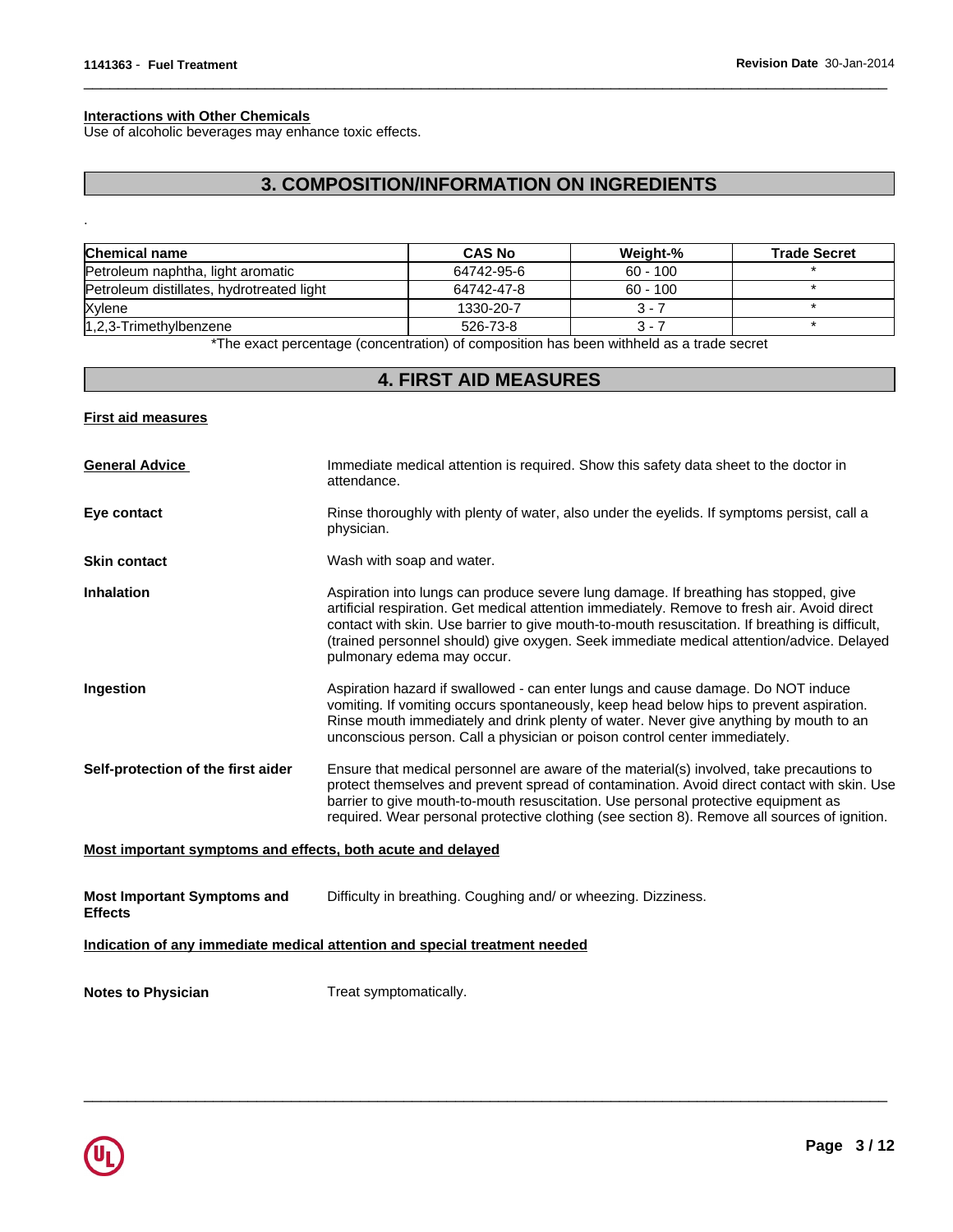# **5. FIRE-FIGHTING MEASURES**

 $\overline{\phantom{a}}$  ,  $\overline{\phantom{a}}$  ,  $\overline{\phantom{a}}$  ,  $\overline{\phantom{a}}$  ,  $\overline{\phantom{a}}$  ,  $\overline{\phantom{a}}$  ,  $\overline{\phantom{a}}$  ,  $\overline{\phantom{a}}$  ,  $\overline{\phantom{a}}$  ,  $\overline{\phantom{a}}$  ,  $\overline{\phantom{a}}$  ,  $\overline{\phantom{a}}$  ,  $\overline{\phantom{a}}$  ,  $\overline{\phantom{a}}$  ,  $\overline{\phantom{a}}$  ,  $\overline{\phantom{a}}$ 

### **Suitable Extinguishing Media**

Use extinguishing measures that are appropriate to local circumstances and the surrounding environment. Dry chemical. Carbon dioxide (CO2). Water spray. Alcohol resistant foam.

#### **Unsuitable extinguishing media**

CAUTION: Use of water spray when fighting fire may be inefficient.

#### **Specific hazards arising from the chemical**

Keep product and empty container away from heat and sources of ignition. In the event of fire, cool tanks with water spray.

**Uniform Fire Code** Combustible Liquid: III-A

**Hazardous Combustion Products** Carbon oxides.

**Explosion Data Sensitivity to Mechanical Impact** No.

**Sensitivity to Static Discharge Yes.** 

#### **Protective equipment and precautions for firefighters**

As in any fire, wear self-contained breathing apparatus pressure-demand, MSHA/NIOSH (approved or equivalent) and full protective gear.

# **6. ACCIDENTAL RELEASE MEASURES**

#### **Personal precautions, protective equipment and emergency procedures**

| <b>Personal precautions</b>                          | Avoid contact with eyes. Ensure adequate ventilation. Use personal protective equipment<br>as required. Evacuate personnel to safe areas. See section 8 for more information. Take<br>precautionary measures against static discharges. Do not touch or walk through spilled<br>material. |  |  |
|------------------------------------------------------|-------------------------------------------------------------------------------------------------------------------------------------------------------------------------------------------------------------------------------------------------------------------------------------------|--|--|
| <b>Other Information</b>                             | Refer to protective measures listed in Sections 7 and 8.                                                                                                                                                                                                                                  |  |  |
| <b>Environmental precautions</b>                     |                                                                                                                                                                                                                                                                                           |  |  |
| <b>Environmental precautions</b>                     | Refer to protective measures listed in Sections 7 and 8. Prevent further leakage or spillage<br>if safe to do so.                                                                                                                                                                         |  |  |
| Methods and material for containment and cleaning up |                                                                                                                                                                                                                                                                                           |  |  |
| <b>Methods for containment</b>                       | Prevent further leakage or spillage if safe to do so. Do not touch or walk through spilled<br>material. Dike far ahead of liquid spill for later disposal.                                                                                                                                |  |  |
| Methods for cleaning up                              | Dam up. Take precautionary measures against static discharges. Soak up with inert<br>absorbent material. Pick up and transfer to properly labeled containers.                                                                                                                             |  |  |

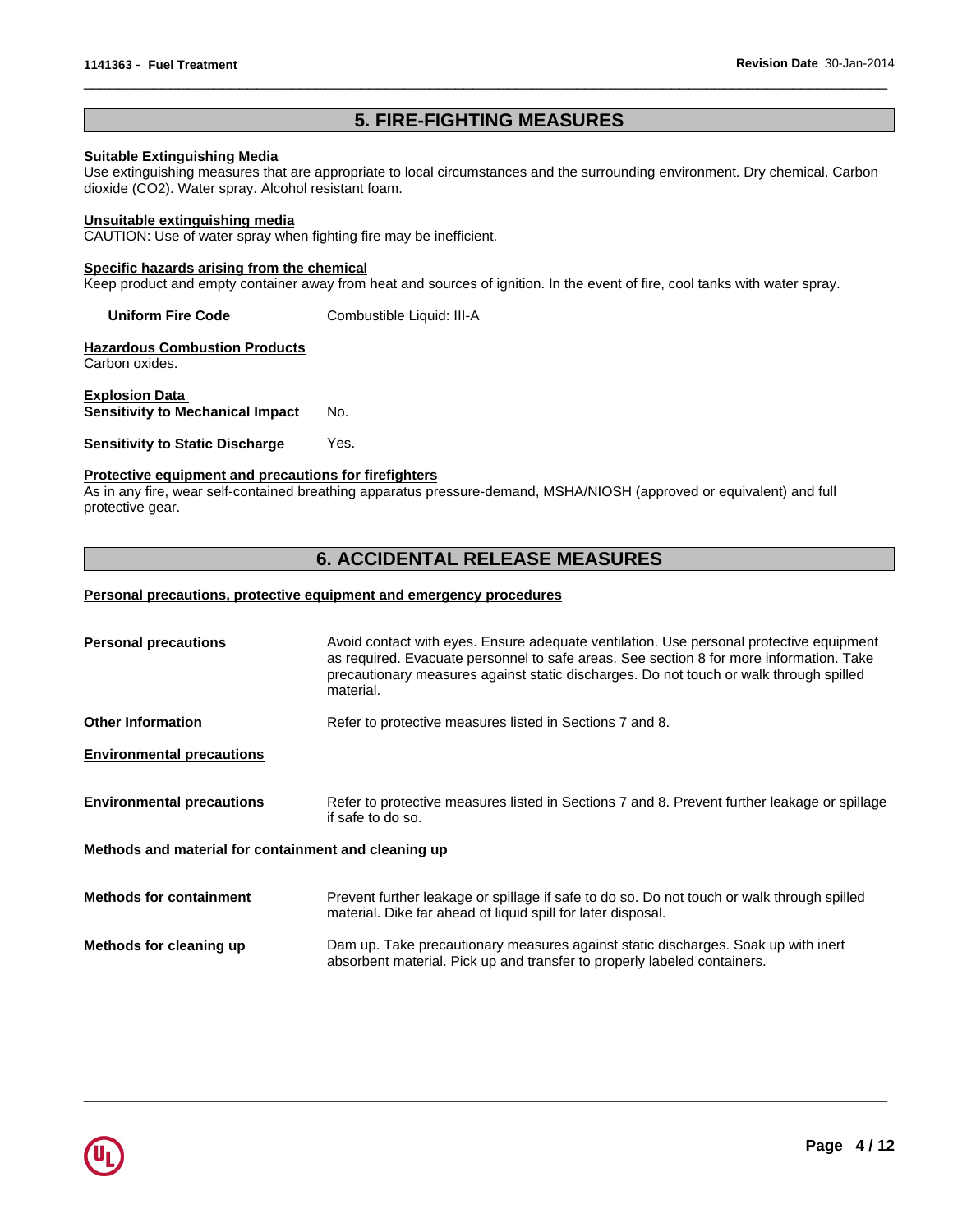# **7. HANDLING AND STORAGE**

#### **Precautions for safe handling**

Handling **Handling Example 20** Do not breathe dust/fume/gas/mist/vapors/spray. **Conditions for safe storage, including any incompatibilities Storage** Store locked up. Keep containers tightly closed in a dry, cool and well-ventilated place.

Protect from moisture. Keep out of the reach of children. Store away from other materials. Keep away from heat, sparks, flame and other sources of ignition (i.e., pilot lights, electric motors and static electricity). Keep in properly labeled containers. Store in accordance with the particular national regulations. Store in accordance with local regulations.

 $\overline{\phantom{a}}$  ,  $\overline{\phantom{a}}$  ,  $\overline{\phantom{a}}$  ,  $\overline{\phantom{a}}$  ,  $\overline{\phantom{a}}$  ,  $\overline{\phantom{a}}$  ,  $\overline{\phantom{a}}$  ,  $\overline{\phantom{a}}$  ,  $\overline{\phantom{a}}$  ,  $\overline{\phantom{a}}$  ,  $\overline{\phantom{a}}$  ,  $\overline{\phantom{a}}$  ,  $\overline{\phantom{a}}$  ,  $\overline{\phantom{a}}$  ,  $\overline{\phantom{a}}$  ,  $\overline{\phantom{a}}$ 

**Incompatible Products** None known based on information supplied.

# **8. EXPOSURE CONTROLS/PERSONAL PROTECTION**

### **Control parameters**

#### **Exposure Guidelines**

| <b>Chemical name</b>                                    | <b>ACGIH TLV</b>                                                      | <b>OSHA PEL</b>                                                                                                                                                                 | <b>NIOSH IDLH</b>                        |
|---------------------------------------------------------|-----------------------------------------------------------------------|---------------------------------------------------------------------------------------------------------------------------------------------------------------------------------|------------------------------------------|
| Petroleum distillates, hydrotreated light<br>64742-47-8 | TWA: $5 \text{ mg/m}^3$<br>STEL: $10 \text{ mg/m}^3$<br>(as oil mist) | TWA: $5 \text{ mg/m}^3$<br>(as oil mist)                                                                                                                                        |                                          |
| Xylene<br>1330-20-7                                     | $STEL = 150$ ppm<br>TWA: 100 ppm                                      | TWA: 100 ppm<br>TWA: 435 mg/m <sup>3</sup><br>(vacated) TWA: 100 ppm<br>(vacated) TWA: $435 \text{ mg/m}^3$<br>(vacated) STEL: 150 ppm<br>(vacated) STEL: 655 mg/m <sup>3</sup> |                                          |
| 1,2,3-Trimethylbenzene<br>526-73-8                      |                                                                       |                                                                                                                                                                                 | TWA: 25 ppm<br>TWA: $125 \text{ mg/m}^3$ |

*ACGIH TLV: American Conference of Governmental Industrial Hygienists - Threshold Limit Value OSHA PEL: Occupational Safety and Health Administration - Permissible Exposure Limits Immediately Dangerous to Life or Health*

**Other Exposure Guidelines** Vacated limits revoked by the Court of Appeals decision in AFL-CIO v. OSHA, 965 F.2d 962 (11th Cir., 1992) See section 15 for national exposure control parameters

### **Appropriate engineering controls**

**Engineering Measures** Showers Eyewash stations Ventilation systems

**Individual protection measures, such as personal protective equipment**

| Tight sealing safety goggles.                                                                                                                                               |
|-----------------------------------------------------------------------------------------------------------------------------------------------------------------------------|
| Wear protective gloves and protective clothing.                                                                                                                             |
| No protective equipment is needed under normal use conditions. If exposure limits are<br>exceeded or irritation is experienced, ventilation and evacuation may be required. |
| Handle in accordance with good industrial hygiene and safety practice. Do not eat, drink or                                                                                 |
|                                                                                                                                                                             |

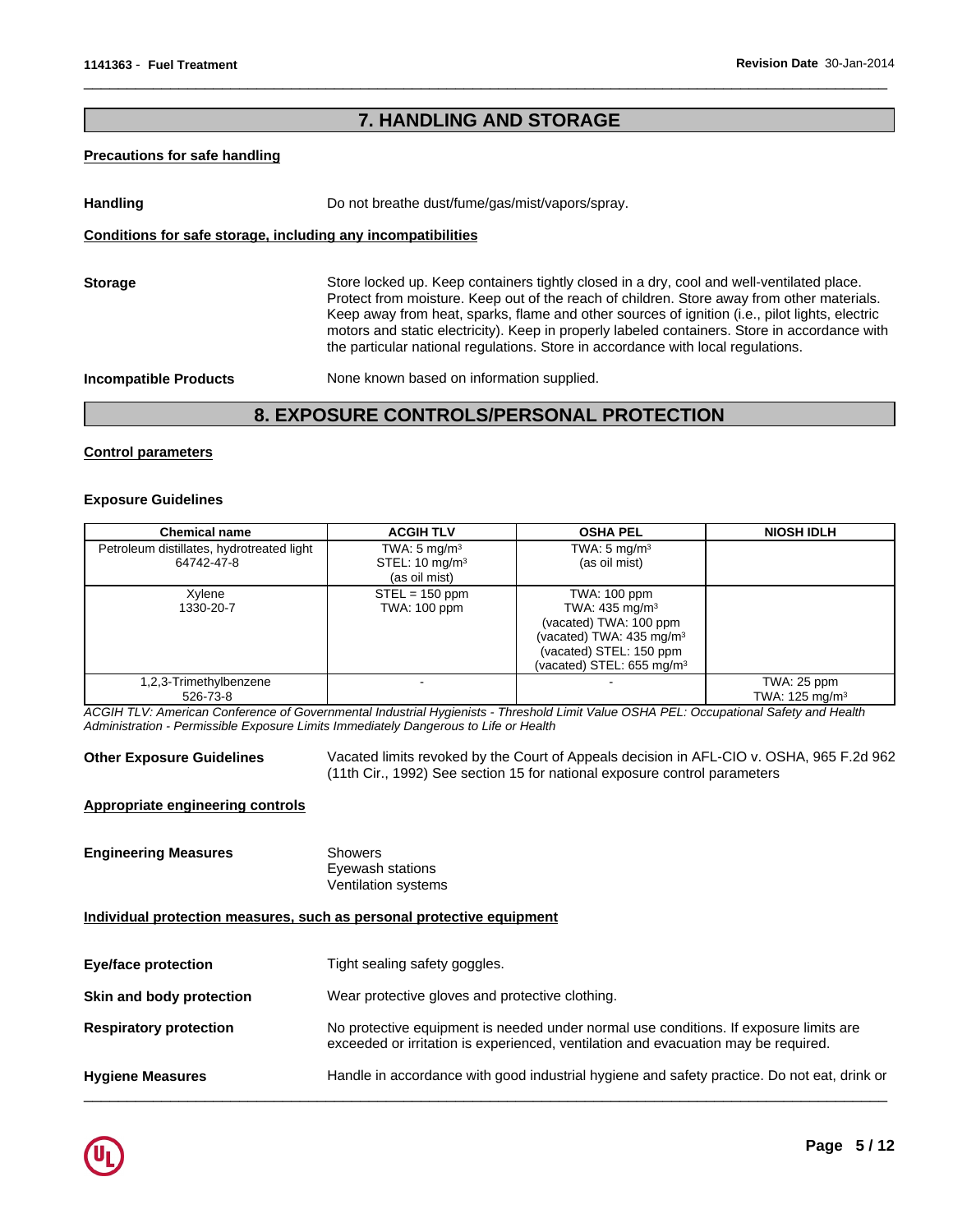smoke when using this product. Wash hands before breaks and immediately after handling the product. Contaminated work clothing should not be allowed out of the workplace. Regular cleaning of equipment, work area and clothing is recommended.

 $\overline{\phantom{a}}$  ,  $\overline{\phantom{a}}$  ,  $\overline{\phantom{a}}$  ,  $\overline{\phantom{a}}$  ,  $\overline{\phantom{a}}$  ,  $\overline{\phantom{a}}$  ,  $\overline{\phantom{a}}$  ,  $\overline{\phantom{a}}$  ,  $\overline{\phantom{a}}$  ,  $\overline{\phantom{a}}$  ,  $\overline{\phantom{a}}$  ,  $\overline{\phantom{a}}$  ,  $\overline{\phantom{a}}$  ,  $\overline{\phantom{a}}$  ,  $\overline{\phantom{a}}$  ,  $\overline{\phantom{a}}$ 

 $\overline{\phantom{a}}$  ,  $\overline{\phantom{a}}$  ,  $\overline{\phantom{a}}$  ,  $\overline{\phantom{a}}$  ,  $\overline{\phantom{a}}$  ,  $\overline{\phantom{a}}$  ,  $\overline{\phantom{a}}$  ,  $\overline{\phantom{a}}$  ,  $\overline{\phantom{a}}$  ,  $\overline{\phantom{a}}$  ,  $\overline{\phantom{a}}$  ,  $\overline{\phantom{a}}$  ,  $\overline{\phantom{a}}$  ,  $\overline{\phantom{a}}$  ,  $\overline{\phantom{a}}$  ,  $\overline{\phantom{a}}$ 

# **9. PHYSICAL AND CHEMICAL PROPERTIES**

### **Physical and Chemical Properties**

**Particle Size Distribution**

| <b>Physical state</b>                                   | Liquid                   |                       |                          |
|---------------------------------------------------------|--------------------------|-----------------------|--------------------------|
| Appearance                                              | Liquid                   | Odor                  | Gasoline oil             |
| Color                                                   | No information available | <b>Odor Threshold</b> | No information available |
| <b>Property</b>                                         | <b>Values</b>            | <b>Remarks Method</b> |                          |
| рH                                                      | <b>UNKNOWN</b>           | None known            |                          |
| Melting / freezing point                                | No data available        | None known            |                          |
| Boiling point / boiling range                           | No data available        | None known            |                          |
| <b>Flash Point</b>                                      | 79 C / 174 F             | None known            |                          |
| <b>Evaporation Rate</b>                                 | No data available        | None known            |                          |
| Flammability (solid, gas)                               | No data available        | None known            |                          |
| <b>Flammability Limit in Air</b>                        |                          |                       |                          |
| Upper flammability limit                                | No data available        |                       |                          |
| Lower flammability limit                                | No data available        |                       |                          |
| Vapor pressure                                          | No data available        | None known            |                          |
| Vapor density                                           | No data available        | None known            |                          |
| <b>Specific Gravity</b>                                 | .8146                    | None known            |                          |
| <b>Water Solubility</b>                                 | Liquid                   | None known            |                          |
| Solubility in other solvents                            | No data available        | None known            |                          |
| Partition coefficient: n-octanol/waterNo data available |                          | None known            |                          |
| <b>Autoignition temperature</b>                         | No data available        | None known            |                          |
| <b>Decomposition temperature</b>                        | No data available        | None known            |                          |
| <b>Kinematic viscosity</b>                              | No data available        | None known            |                          |
| <b>Dynamic viscosity</b>                                | No data available        | None known            |                          |
| <b>Explosive properties</b>                             | No data available        |                       |                          |
| <b>Oxidizing properties</b>                             | No data available        |                       |                          |
| <b>Other Information</b>                                |                          |                       |                          |
| <b>Softening Point</b>                                  | No data available        |                       |                          |
| <b>VOC Content (%)</b>                                  | No data available        |                       |                          |
| <b>Particle Size</b>                                    | No data available        |                       |                          |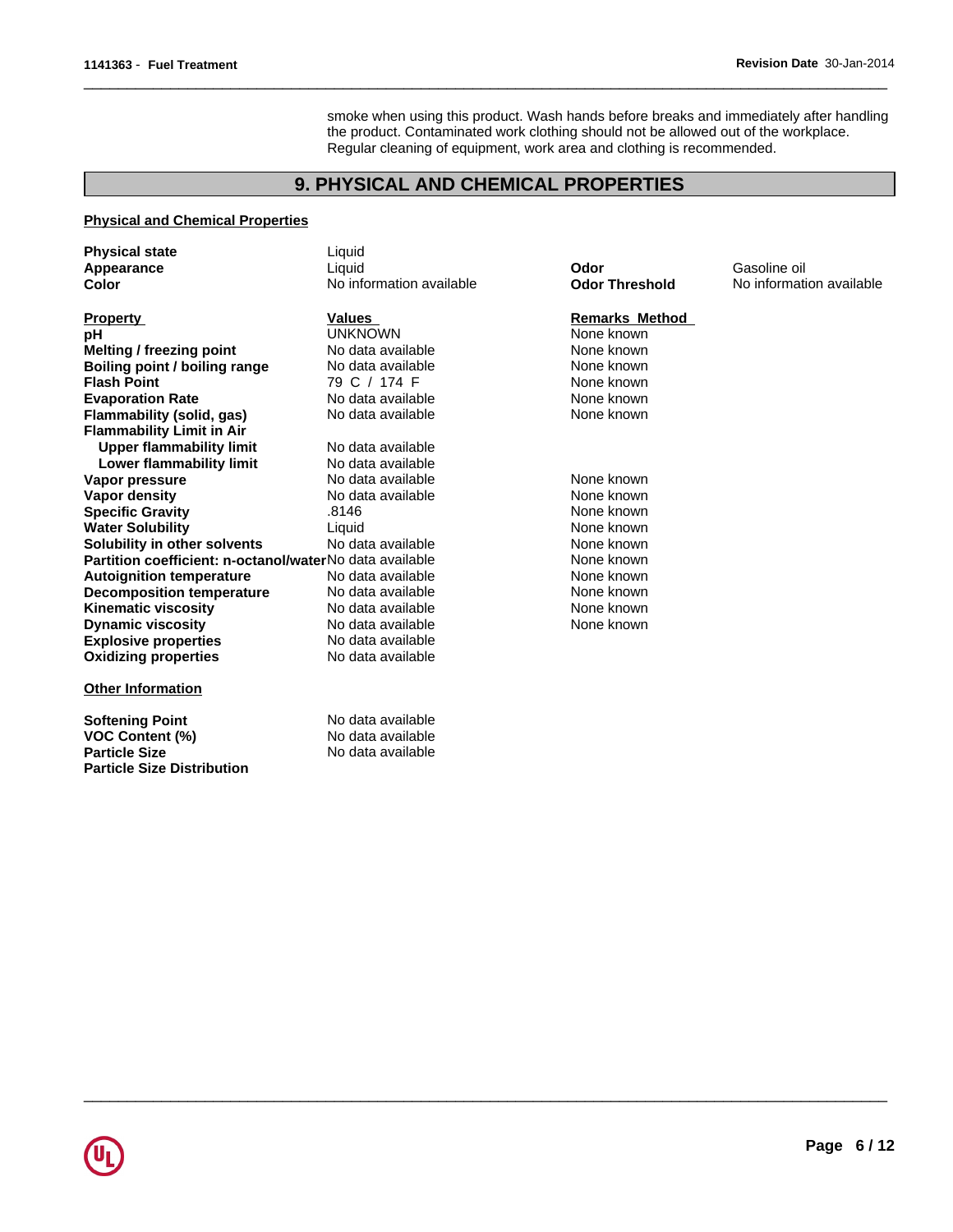# **10. STABILITY AND REACTIVITY**

 $\overline{\phantom{a}}$  ,  $\overline{\phantom{a}}$  ,  $\overline{\phantom{a}}$  ,  $\overline{\phantom{a}}$  ,  $\overline{\phantom{a}}$  ,  $\overline{\phantom{a}}$  ,  $\overline{\phantom{a}}$  ,  $\overline{\phantom{a}}$  ,  $\overline{\phantom{a}}$  ,  $\overline{\phantom{a}}$  ,  $\overline{\phantom{a}}$  ,  $\overline{\phantom{a}}$  ,  $\overline{\phantom{a}}$  ,  $\overline{\phantom{a}}$  ,  $\overline{\phantom{a}}$  ,  $\overline{\phantom{a}}$ 

#### **Reactivity**

No data available.

**Chemical stability** Stable under recommended storage conditions. **Possibility of Hazardous Reactions** None under normal processing. **Hazardous Polymerization** Hazardous polymerization does not occur.

**Hazardous Decomposition Products** Carbon oxides. **Conditions to avoid** Heat, flames and sparks. **Incompatible materials** None known based on information supplied.

# **11. TOXICOLOGICAL INFORMATION**

### **Information on likely routes of exposure**

# **Product Information** .

| <b>Inhalation</b>   | Specific test data for the substance or mixture is not available. Aspiration into lungs can<br>produce severe lung damage. May cause pulmonary edema. Pulmonary edema can be<br>fatal. May cause irritation of respiratory tract.                      |
|---------------------|--------------------------------------------------------------------------------------------------------------------------------------------------------------------------------------------------------------------------------------------------------|
| Eye contact         | Specific test data for the substance or mixture is not available. May cause irritation.                                                                                                                                                                |
| <b>Skin contact</b> | Repeated exposure may cause skin dryness or cracking.                                                                                                                                                                                                  |
| Ingestion           | Specific test data for the substance or mixture is not available. Potential for aspiration if<br>swallowed. May cause lung damage if swallowed. Aspiration may cause pulmonary edema<br>and pneumonitis. May be fatal if swallowed and enters airways. |

#### **Component Information**

| Chemical name                                               | Oral LD50            | Dermal LD50                                    | <b>Inhalation LC50</b>                           |
|-------------------------------------------------------------|----------------------|------------------------------------------------|--------------------------------------------------|
| Petroleum naphtha, light aromatic<br>64742-95-6             | $= 8400$ mg/kg (Rat) | $>$ 2000 mg/kg (Rabbit)                        | $= 3400$ ppm (Rat) 4 h                           |
| Petroleum distillates, hydrotreated<br>llight<br>64742-47-8 | $>$ 5000 mg/kg (Rat) | $>$ 2000 mg/kg (Rabbit)                        | $> 5.2$ mg/L (Rat) 4 h                           |
| Xylene<br>1330-20-7                                         | $=$ 3500 mg/kg (Rat) | > 4350 mg/kg (Rabbit) > 1700<br>mg/kg (Rabbit) | $= 29.08$ mg/L (Rat) 4 h = 5000<br>ppm (Rat) 4 h |

#### **Information on toxicological effects**

**Symptoms** Difficulty in breathing. Coughing and/ or wheezing. Asthma-like and/ or skin allergy-like symptoms.

 $\overline{\phantom{a}}$  ,  $\overline{\phantom{a}}$  ,  $\overline{\phantom{a}}$  ,  $\overline{\phantom{a}}$  ,  $\overline{\phantom{a}}$  ,  $\overline{\phantom{a}}$  ,  $\overline{\phantom{a}}$  ,  $\overline{\phantom{a}}$  ,  $\overline{\phantom{a}}$  ,  $\overline{\phantom{a}}$  ,  $\overline{\phantom{a}}$  ,  $\overline{\phantom{a}}$  ,  $\overline{\phantom{a}}$  ,  $\overline{\phantom{a}}$  ,  $\overline{\phantom{a}}$  ,  $\overline{\phantom{a}}$ 

#### **Delayed and immediate effects as well as chronic effects from short and long-term exposure**

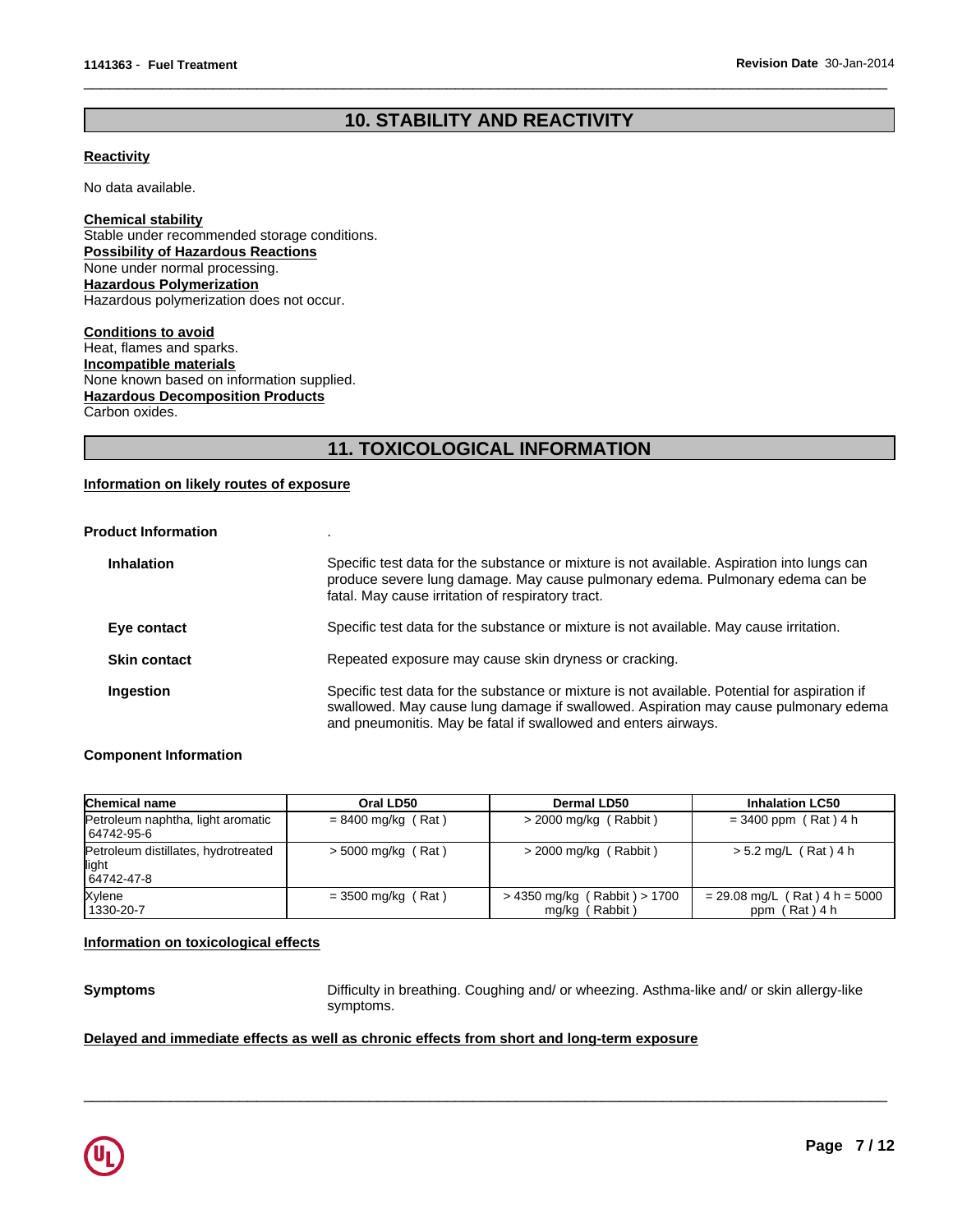**Sensitization** No information available.

**Mutagenic Effects** There is no data for this product. Contains a known or suspected mutagen.

**Carcinogenicity** The table below indicates whether each agency has listed any ingredient as a carcinogen.

 $\overline{\phantom{a}}$  ,  $\overline{\phantom{a}}$  ,  $\overline{\phantom{a}}$  ,  $\overline{\phantom{a}}$  ,  $\overline{\phantom{a}}$  ,  $\overline{\phantom{a}}$  ,  $\overline{\phantom{a}}$  ,  $\overline{\phantom{a}}$  ,  $\overline{\phantom{a}}$  ,  $\overline{\phantom{a}}$  ,  $\overline{\phantom{a}}$  ,  $\overline{\phantom{a}}$  ,  $\overline{\phantom{a}}$  ,  $\overline{\phantom{a}}$  ,  $\overline{\phantom{a}}$  ,  $\overline{\phantom{a}}$ 

 $\overline{\phantom{a}}$  ,  $\overline{\phantom{a}}$  ,  $\overline{\phantom{a}}$  ,  $\overline{\phantom{a}}$  ,  $\overline{\phantom{a}}$  ,  $\overline{\phantom{a}}$  ,  $\overline{\phantom{a}}$  ,  $\overline{\phantom{a}}$  ,  $\overline{\phantom{a}}$  ,  $\overline{\phantom{a}}$  ,  $\overline{\phantom{a}}$  ,  $\overline{\phantom{a}}$  ,  $\overline{\phantom{a}}$  ,  $\overline{\phantom{a}}$  ,  $\overline{\phantom{a}}$  ,  $\overline{\phantom{a}}$ 

| <b>Chemical name</b> | <b>ACGIH</b> | <b>IARC</b> | <b>NITD</b><br>IV I | <b>OSHA</b> |
|----------------------|--------------|-------------|---------------------|-------------|
| Xylene               |              | Group :́    |                     |             |
| 1330-20-7            |              |             |                     |             |

*IARC (International Agency for Research on Cancer) Group 3 - Not Classifiable as to Carcinogenicity in Humans*

| <b>Reproductive toxicity</b>    | No information available.                                                                                                                                                                                        |
|---------------------------------|------------------------------------------------------------------------------------------------------------------------------------------------------------------------------------------------------------------|
| <b>STOT - single exposure</b>   | No information available.                                                                                                                                                                                        |
| <b>STOT - repeated exposure</b> | No information available.                                                                                                                                                                                        |
| <b>Chronic Toxicity</b>         | Contains a known or suspected mutagen. Possible risk of irreversible effects. Aspiration<br>may cause pulmonary edema and pneumonitis. May cause adverse effects on the bone<br>marrow and blood-forming system. |
| <b>Target Organ Effects</b>     | May affect the genetic material in germ cells (sperm and eggs). Respiratory system. Blood.<br>Central Nervous System (CNS). Eyes. Skin. Kidney. Liver.                                                           |
| <b>Aspiration Hazard</b>        | No information available.                                                                                                                                                                                        |

#### **Numerical measures of toxicity Product Information**

**The following values are calculated based on chapter 3.1 of the GHS document**

**ATEmix (oral)** 86,000.00 mg/kg **ATEmix (dermal)** 22,000.00 mg/kg (ATE) **ATEmix (inhalation-gas)** 90,000.00 ppm (4 hr) **ATEmix (inhalation-dust/mist)** 30.00 mg/l **ATEmix (inhalation-vapor)** 220.00 ATEmix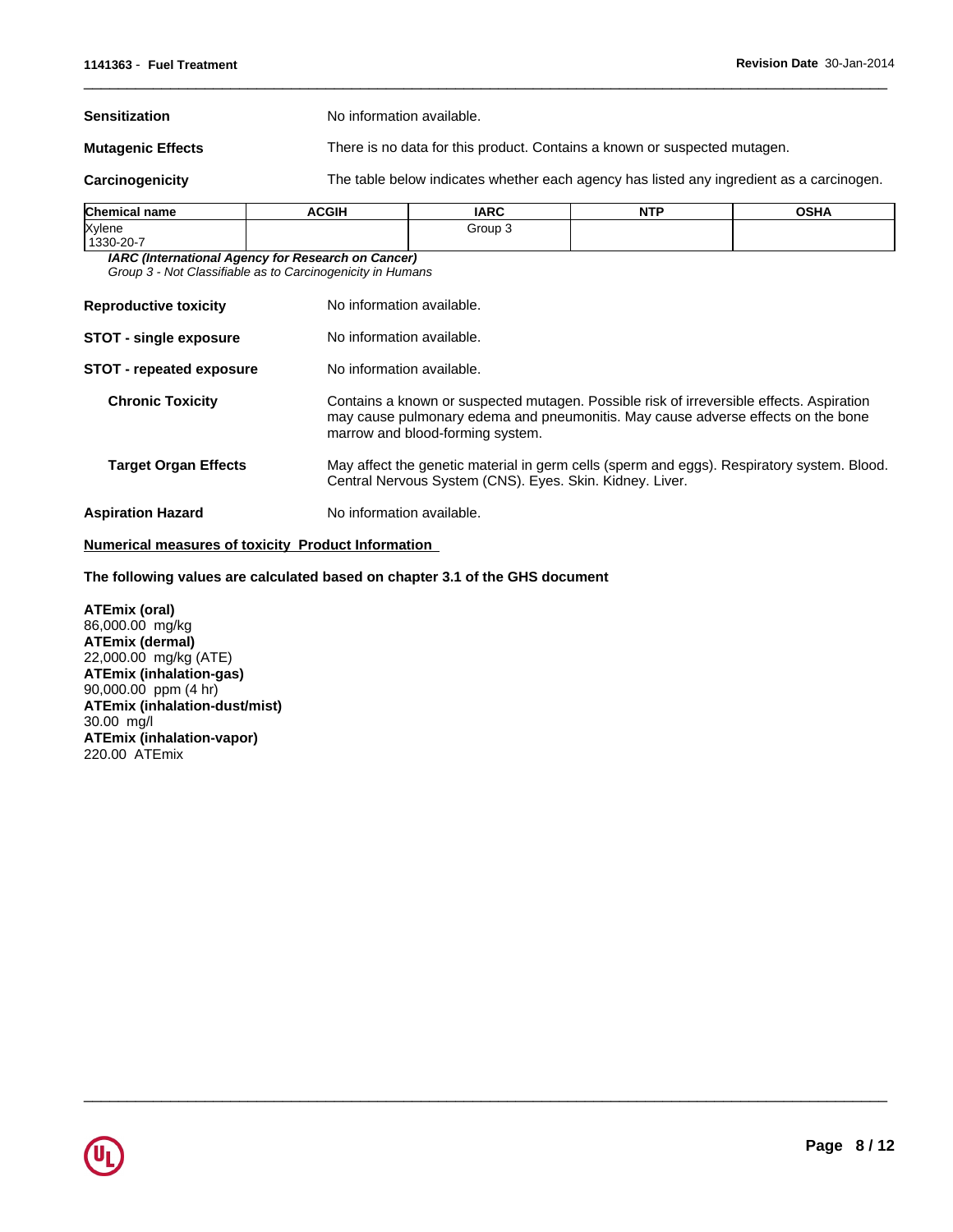# **12. ECOLOGICAL INFORMATION**

 $\overline{\phantom{a}}$  ,  $\overline{\phantom{a}}$  ,  $\overline{\phantom{a}}$  ,  $\overline{\phantom{a}}$  ,  $\overline{\phantom{a}}$  ,  $\overline{\phantom{a}}$  ,  $\overline{\phantom{a}}$  ,  $\overline{\phantom{a}}$  ,  $\overline{\phantom{a}}$  ,  $\overline{\phantom{a}}$  ,  $\overline{\phantom{a}}$  ,  $\overline{\phantom{a}}$  ,  $\overline{\phantom{a}}$  ,  $\overline{\phantom{a}}$  ,  $\overline{\phantom{a}}$  ,  $\overline{\phantom{a}}$ 

#### **Ecotoxicity**

Toxic to aquatic organisms.

| <b>Chemical name</b>                                       | <b>Toxicity to Algae</b> | <b>Toxicity to Fish</b>                                                                                                                                                                                                                                                                                                                                                                                                                                                                                                                       | <b>Toxicity to</b><br><b>Microorganisms</b> | Daphnia Magna (Water<br>Flea)                             |
|------------------------------------------------------------|--------------------------|-----------------------------------------------------------------------------------------------------------------------------------------------------------------------------------------------------------------------------------------------------------------------------------------------------------------------------------------------------------------------------------------------------------------------------------------------------------------------------------------------------------------------------------------------|---------------------------------------------|-----------------------------------------------------------|
| Petroleum naphtha, light<br>aromatic<br>64742-95-6         |                          | 96h LC50: = 9.22 mg/L<br>(Oncorhynchus mykiss)                                                                                                                                                                                                                                                                                                                                                                                                                                                                                                |                                             | $\overline{48h}$ EC50: = 6.14 mg/L                        |
| Petroleum distillates,<br>hydrotreated light<br>64742-47-8 |                          | 96h LC50: $= 2.2$ mg/L<br>(Lepomis macrochirus) 96h<br>$LC50: = 2.4$ mg/L<br>(Oncorhynchus mykiss) 96h<br>$LC50: = 45$ mg/L<br>(Pimephales promelas)                                                                                                                                                                                                                                                                                                                                                                                          |                                             | 96h LC50: = $4720$ mg/L                                   |
| Xylene<br>1330-20-7                                        |                          | 96h LC50: $= 13.4$ mg/L<br>(Pimephales promelas) 96h<br>$LC50: = 19$ mg/L (Lepomis<br>macrochirus) 96h LC50:<br>13.1 - 16.5 mg/L (Lepomis<br>macrochirus) 96h LC50:<br>13.5 - 17.3 mg/L<br>(Oncorhynchus mykiss) 96h<br>LC50: 2.661 - 4.093 mg/L<br>(Oncorhynchus mykiss) 96h<br>$LC50: = 780$ mg/L (Cyprinus<br>carpio) 96h LC50: > 780<br>mg/L (Cyprinus carpio) 96h<br>LC50: 30.26 - 40.75 mg/L<br>(Poecilia reticulata) 96h<br>LC50: 23.53 - 29.97 mg/L<br>(Pimephales promelas) 96h<br>LC50: 7.711 - 9.591 mg/L<br>(Lepomis macrochirus) | $EC50 = 0.0084$ mg/L 24 h                   | 48h EC50: = $3.82 \text{ mg/L}$ 48h<br>$LC50: = 0.6$ mg/L |

#### **Persistence and Degradability**

No information available.

### **Bioaccumulation**

| Champ<br>$-$ mo                           | <b>Log Pow</b> |
|-------------------------------------------|----------------|
| Yvlene<br>$ -$<br>$\sim$ $\sim$<br>$\sim$ | ں ا رب         |
| ٬.,                                       |                |

 $\overline{\phantom{a}}$  ,  $\overline{\phantom{a}}$  ,  $\overline{\phantom{a}}$  ,  $\overline{\phantom{a}}$  ,  $\overline{\phantom{a}}$  ,  $\overline{\phantom{a}}$  ,  $\overline{\phantom{a}}$  ,  $\overline{\phantom{a}}$  ,  $\overline{\phantom{a}}$  ,  $\overline{\phantom{a}}$  ,  $\overline{\phantom{a}}$  ,  $\overline{\phantom{a}}$  ,  $\overline{\phantom{a}}$  ,  $\overline{\phantom{a}}$  ,  $\overline{\phantom{a}}$  ,  $\overline{\phantom{a}}$ 

### **Other adverse effects**

No information available.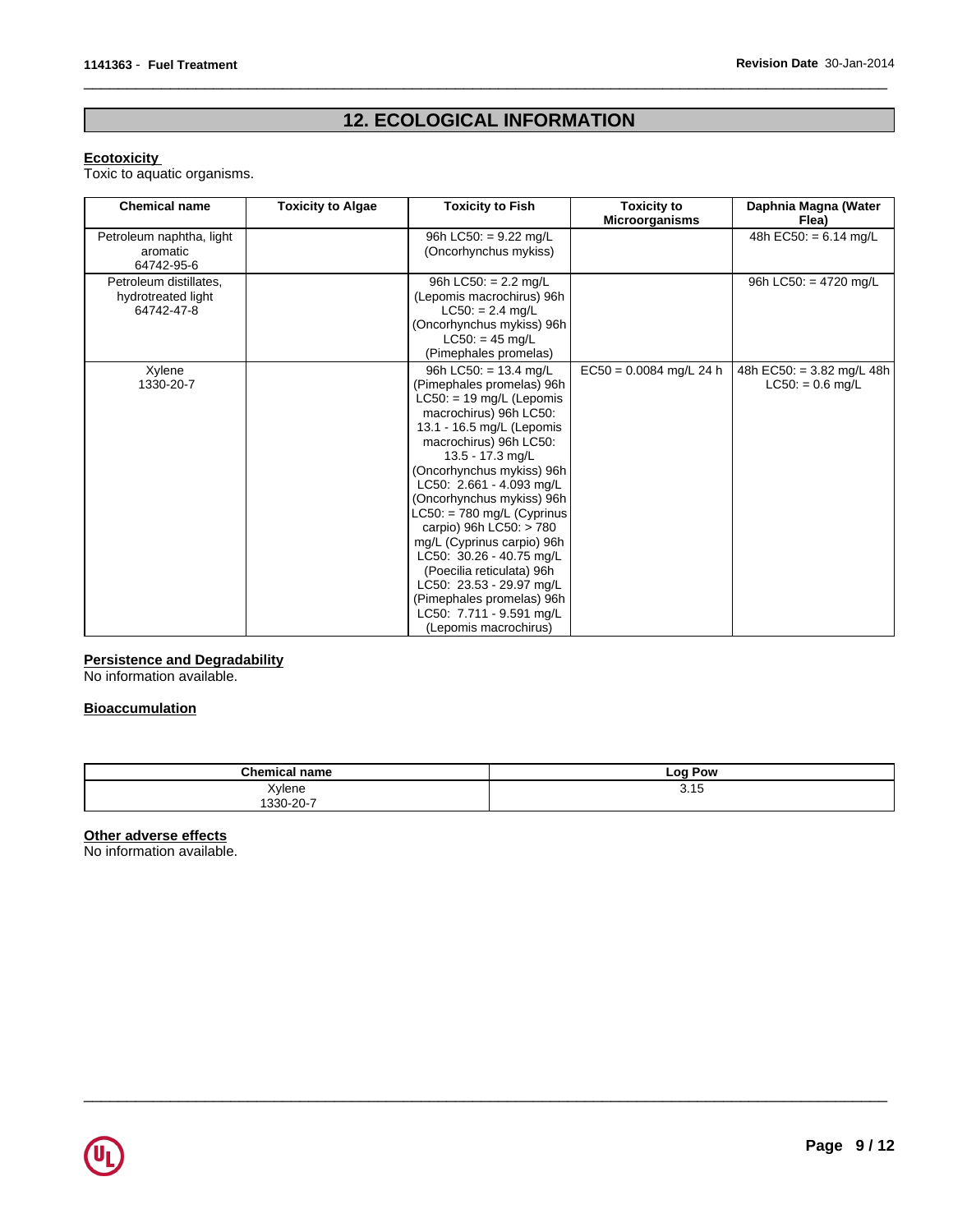# **13. DISPOSAL CONSIDERATIONS**

 $\overline{\phantom{a}}$  ,  $\overline{\phantom{a}}$  ,  $\overline{\phantom{a}}$  ,  $\overline{\phantom{a}}$  ,  $\overline{\phantom{a}}$  ,  $\overline{\phantom{a}}$  ,  $\overline{\phantom{a}}$  ,  $\overline{\phantom{a}}$  ,  $\overline{\phantom{a}}$  ,  $\overline{\phantom{a}}$  ,  $\overline{\phantom{a}}$  ,  $\overline{\phantom{a}}$  ,  $\overline{\phantom{a}}$  ,  $\overline{\phantom{a}}$  ,  $\overline{\phantom{a}}$  ,  $\overline{\phantom{a}}$ 

#### **Waste treatment methods**

| <b>Disposal methods</b>       | This material, as supplied, is not a hazardous waste according to Federal regulations (40<br>CFR 261). This material could become a hazardous waste if it is mixed with or otherwise<br>comes in contact with a hazardous waste, if chemical additions are made to this material, or<br>if the material is processed or otherwise altered. Consult 40 CFR 261 to determine whether<br>the altered material is a hazardous waste. Consult the appropriate state, regional, or local<br>regulations for additional requirements. |
|-------------------------------|--------------------------------------------------------------------------------------------------------------------------------------------------------------------------------------------------------------------------------------------------------------------------------------------------------------------------------------------------------------------------------------------------------------------------------------------------------------------------------------------------------------------------------|
| <b>Contaminated Packaging</b> | Dispose of contents/containers in accordance with local regulations.                                                                                                                                                                                                                                                                                                                                                                                                                                                           |

#### **California Hazardous Waste Codes** 331

This product contains one or more substances that are listed with the State of California as a hazardous waste.

| Chemical<br>name   | Waste<br><br>California<br>Hazardous |
|--------------------|--------------------------------------|
| Xylene             | Toxic                                |
| - ٥٥ -<br>1330-20- | J'gnitabi∈                           |

# **14. TRANSPORT INFORMATION**

| <b>DOT</b><br><b>Proper Shipping Name</b><br><b>Hazard Class</b>  | <b>NOT REGULATED</b><br><b>NON REGULATED</b><br>N/A |
|-------------------------------------------------------------------|-----------------------------------------------------|
| <u>TDG</u>                                                        | Not regulated                                       |
| <b>MEX</b>                                                        | Not regulated                                       |
| <b>ICAO</b>                                                       | Not regulated                                       |
| <b>IATA</b><br><b>Proper Shipping Name</b><br><b>Hazard Class</b> | Not regulated<br><b>NON REGULATED</b><br>N/A        |
| <b>IMDG/IMO</b><br><b>Hazard Class</b>                            | Not regulated<br>N/A                                |
| <b>RID</b>                                                        | Not regulated                                       |
| <b>ADR</b>                                                        | Not regulated                                       |
| ADN                                                               | Not regulated                                       |

# **15. REGULATORY INFORMATION**

### **International Inventories**

TSCA Complies<br>DSL All compo All components are listed either on the DSL or NDSL.

 $\overline{\phantom{a}}$  ,  $\overline{\phantom{a}}$  ,  $\overline{\phantom{a}}$  ,  $\overline{\phantom{a}}$  ,  $\overline{\phantom{a}}$  ,  $\overline{\phantom{a}}$  ,  $\overline{\phantom{a}}$  ,  $\overline{\phantom{a}}$  ,  $\overline{\phantom{a}}$  ,  $\overline{\phantom{a}}$  ,  $\overline{\phantom{a}}$  ,  $\overline{\phantom{a}}$  ,  $\overline{\phantom{a}}$  ,  $\overline{\phantom{a}}$  ,  $\overline{\phantom{a}}$  ,  $\overline{\phantom{a}}$ 

**TSCA** - United States Toxic Substances Control Act Section 8(b) Inventory **DSL/NDSL** - Canadian Domestic Substances List/Non-Domestic Substances List

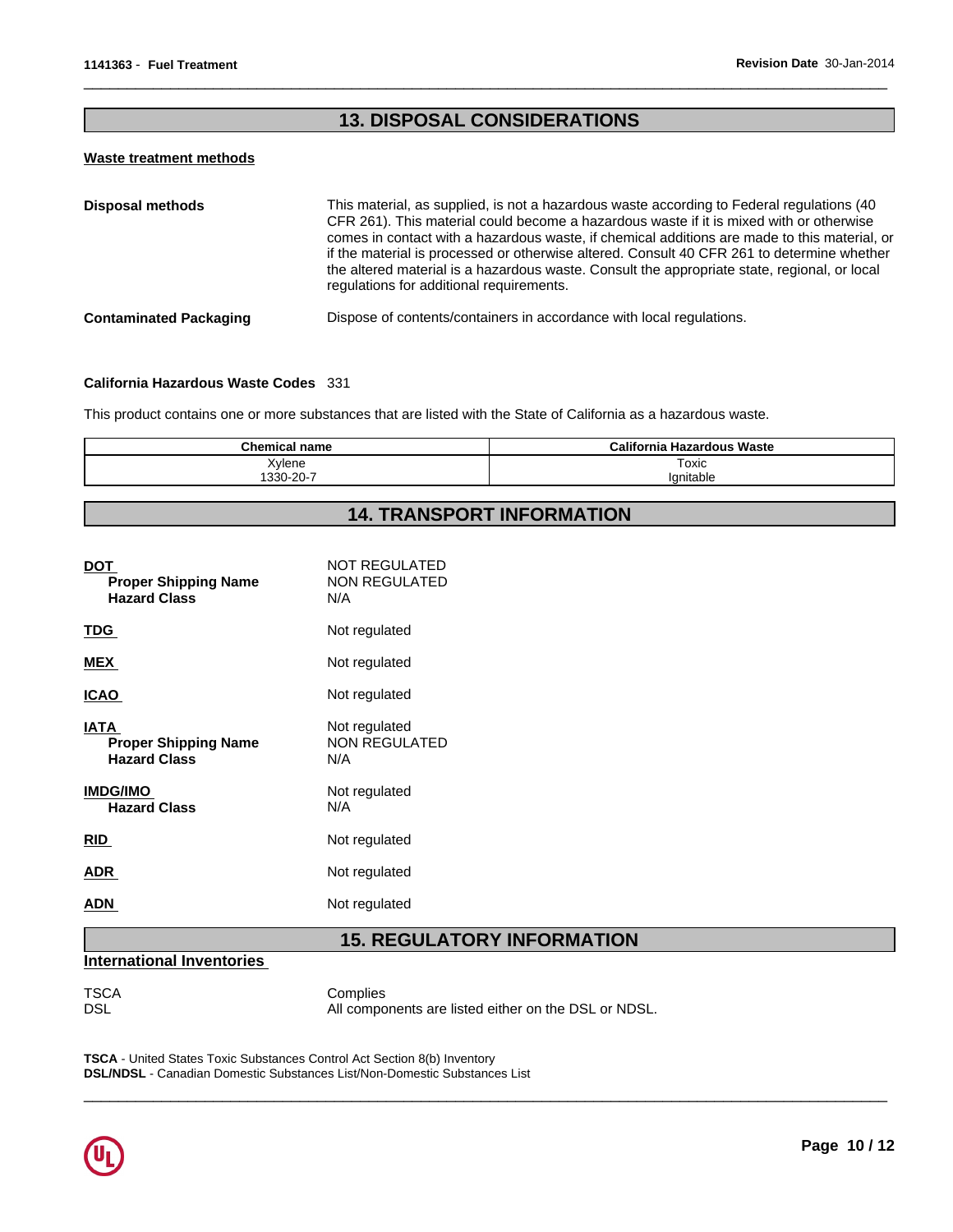# **US Federal Regulations**

### **SARA 313**

Section 313 of Title III of the Superfund Amendments and Reauthorization Act of 1986 (SARA). This product contains a chemical or chemicals which are subject to the reporting requirements of the Act and Title 40 of the Code of Federal Regulations, Part 372

 $\overline{\phantom{a}}$  ,  $\overline{\phantom{a}}$  ,  $\overline{\phantom{a}}$  ,  $\overline{\phantom{a}}$  ,  $\overline{\phantom{a}}$  ,  $\overline{\phantom{a}}$  ,  $\overline{\phantom{a}}$  ,  $\overline{\phantom{a}}$  ,  $\overline{\phantom{a}}$  ,  $\overline{\phantom{a}}$  ,  $\overline{\phantom{a}}$  ,  $\overline{\phantom{a}}$  ,  $\overline{\phantom{a}}$  ,  $\overline{\phantom{a}}$  ,  $\overline{\phantom{a}}$  ,  $\overline{\phantom{a}}$ 

| <b>Chemical name</b>              | <b>CAS No</b> | Weight-% | SARA 313 - Threshold<br>Values % |
|-----------------------------------|---------------|----------|----------------------------------|
| Xylene - 1330-20-7                | 1330-20-7     | $3 - 7$  | 1.0                              |
| SARA 311/312 Hazard Categories    |               |          |                                  |
| <b>Acute Health Hazard</b>        | Yes.          |          |                                  |
| <b>Chronic Health Hazard</b>      | Yes           |          |                                  |
| <b>Fire Hazard</b>                | Yes           |          |                                  |
| Sudden release of pressure hazard | <b>No</b>     |          |                                  |
| <b>Reactive Hazard</b>            | No            |          |                                  |

### **CWA (Clean Water Act)**

This product contains the following substances which are regulated pollutants pursuant to the Clean Water Act (40 CFR 122.21 and 40 CFR 122.42)

| <b>Chemical name</b> | <b>CWA - Reportable</b><br>Quantities | <b>CWA - Toxic Pollutants</b> | <b>CWA - Priority Pollutants</b> | <b>CWA - Hazardous</b><br><b>Substances</b> |
|----------------------|---------------------------------------|-------------------------------|----------------------------------|---------------------------------------------|
| Xylene<br>1330-20-7  | 100 lb                                |                               |                                  |                                             |
| ------               |                                       |                               |                                  |                                             |

# **CERCLA**

This material, as supplied, contains one or more substances regulated as a hazardous substance under the Comprehensive Environmental Response Compensation and Liability Act (CERCLA) (40 CFR 302)

| <b>Chemical name</b> | <b>Hazardous Substances RQs</b> | <b>Extremely Hazardous Substances</b><br><b>RQs</b> | RQ                        |
|----------------------|---------------------------------|-----------------------------------------------------|---------------------------|
| Xylene               | 100 lb                          |                                                     | $RQ = 100$ lb final $RQ$  |
| 1330-20-7            |                                 |                                                     | $RQ = 45.4$ kg final $RQ$ |

# **US State Regulations**

### **California Proposition 65**

This product does not contain any Proposition 65 chemicals.

#### **U.S. State Right-to-Know Regulations**

| <b>Chemical name</b>               | <b>New Jersey</b> | <b>Massachusetts</b> | Pennsylvania | <b>Rhode Island</b> | <b>Illinois</b> |
|------------------------------------|-------------------|----------------------|--------------|---------------------|-----------------|
| Xylene                             |                   |                      |              |                     | $\lambda$       |
| 1330-20-7                          |                   |                      |              |                     |                 |
| 1,2,3-Trimethylbenzene<br>526-73-8 |                   |                      |              |                     | $\lambda$       |

### **International Regulations**

### **Mexico**

 $\blacksquare$ 

### **National occupational exposure limits**

| Component               | <b>Carcinogen Status</b> | <b>Exposure Limits</b>                 |
|-------------------------|--------------------------|----------------------------------------|
| Xylene                  |                          | Mexico: $TWA = 100$ ppm                |
| $1330 - 20 - 7 (3 - 7)$ |                          | Mexico: TWA= $435 \text{ mg/m}^3$      |
|                         |                          | Mexico: STEL= 150 ppm                  |
|                         |                          | Mexico: $STEL = 655$ mg/m <sup>3</sup> |
| 1,2,3-Trimethylbenzene  |                          | Mexico: TWA 25 ppm                     |
| $526 - 73 - 8 (3 - 7)$  |                          | Mexico: TWA 125 mg/m <sup>3</sup>      |
|                         |                          | Mexico: STEL 35 ppm                    |
|                         |                          | Mexico: STEL 170 mg/m <sup>3</sup>     |